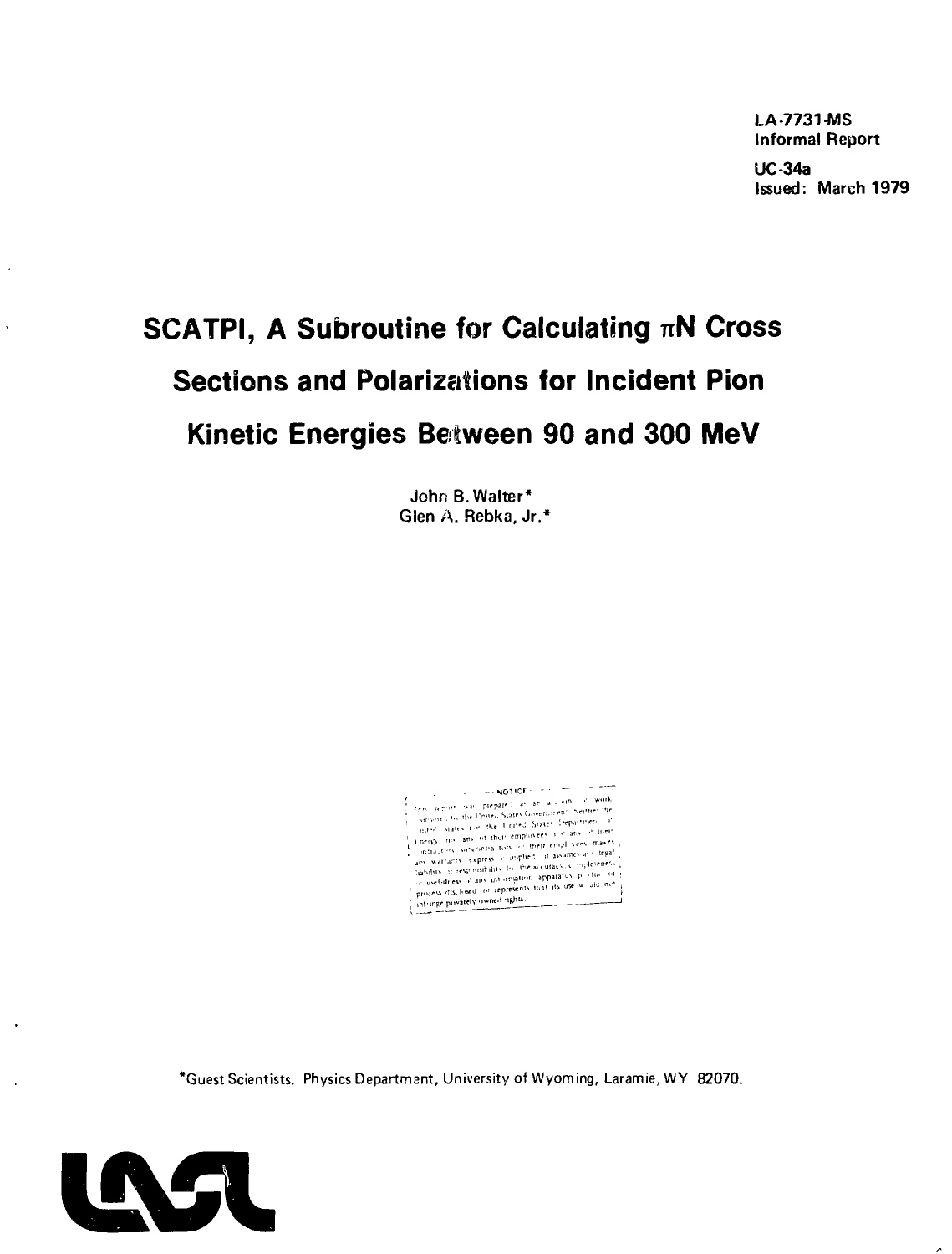### SCATPI, A SUBROUTINE FOR CALCULATING TN CROSS SECTIONS AND

### POLARIZATIONS FOR INCIDENT PION KINETIC ENERGIES BETWEEN 90 AND 300 MeV

### by

John B. Walter and Glen A. Rebka, Jr.

#### ABSTRACT

A subroutine, SCATPI, has been written which calculates  $\pi^+p$  and  $\tau^-p$  elastic differential cross sections for incident pion kinetic energies between 90 and 310 MeV for  $\pi^+$ p and 88 and 290 MeV for  $\pi^-$ p. The calculation is based upon the phase shift analysis of Carter, Bugg/and Carter, and is reliable to about 2% for  $\pi^+$ p and 3% for  $\pi^-$ p differential cross sections. SCATPI also calculates other scattering  $\frac{1}{P}$  parameters for the  $\pi^{\pm}$ p systems. The calculations are compared with the measurements used in the phase shift analysis, and with selected recent measurements. The use of SCATPI is described.

### I. INTRODUCTION

An estimate of the pion-nucleon elastic settering amplitude, cross sections, and other scattering parameters at a given energy and angle which has been derived from the best experimental measurements available can be useful for both theory and experiment. Such estimates are often used for input to theoretical calculations of the interaction of pions with complex nuclei or for normalizing experimental data from pion beams to the "measured" elastic cross section. We have constructed a subroutine, SCATPI, which calculates these quantities for  $\pi^2$ p elastic scattering with kinetic energies between 90 and 300 MeV at any angle. The subroutine was derived from the phase shift analysis of Carter, Bugg,and Carter $^\perp$ which in turn had been based primarily on the differential cross sections for  $\pi^{\pm}$ p elastic scattering measured by Bussey, Carter, Dance, Bugg, Carter,and Smith, $^2$ but also on total cross sections, integrated charge exchange cross sections and polarization measurements,  $3, 4, 5, 6$  Their analysis provided eleven sets of phase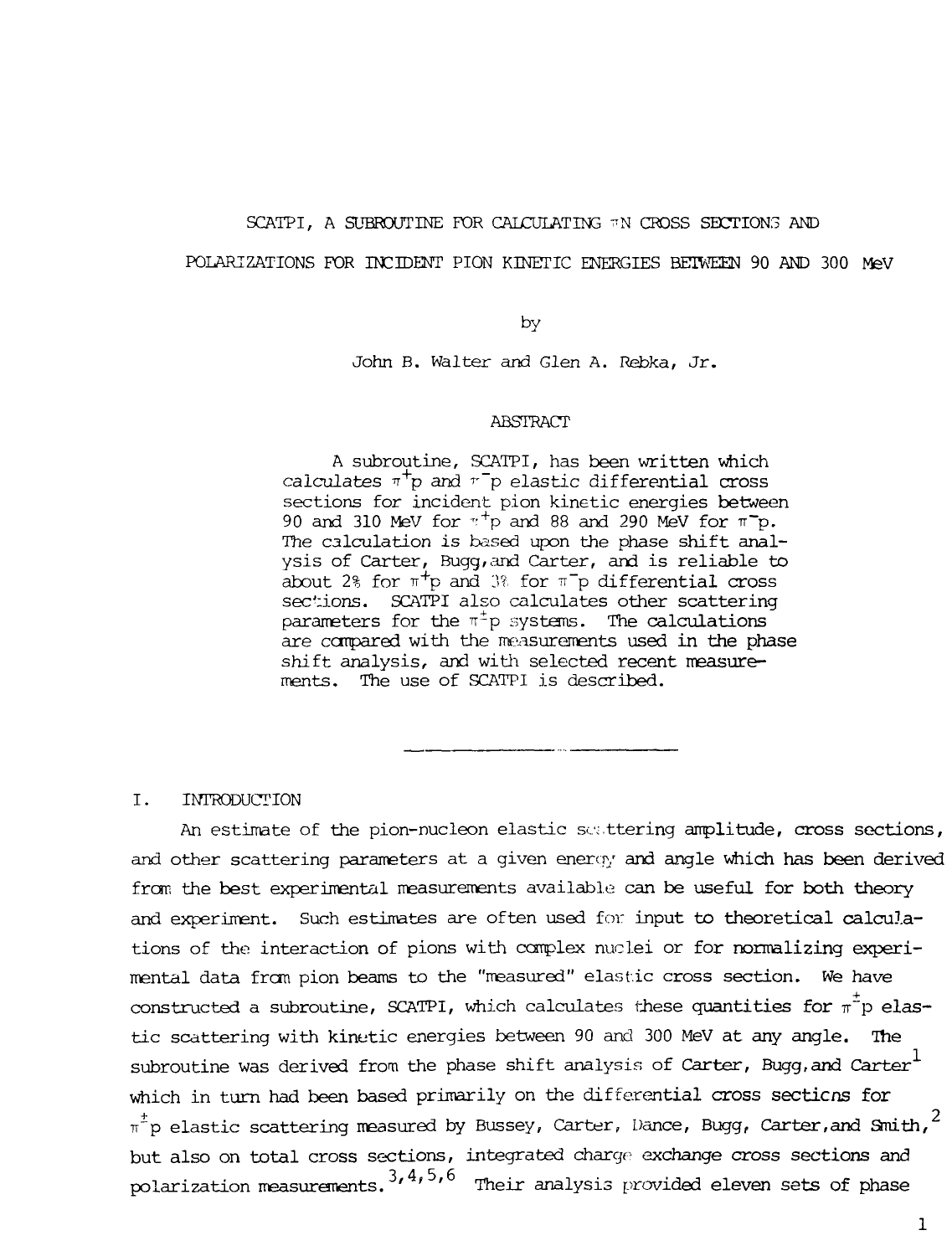shifts for the  $\pi^+$ p system between 95 and 310 MeV, and nine for the  $\pi^-$ p system between 89 and 292 MeV. These were fitted by least squares to plausible functions of momentum,which had as few free parameters as would permit a reasonable  $\chi^2/\!\!\!\sim$  . Thus the phase shifts interpolated with these functions should be physically reasonable.

As a minimum test of its accuracy, the predictions of SCATPI have been compared to the measurements from which it was derived and have typically differed by the following amounts:

| differential elastic cross section           | πр<br>2%      | $\pi$ p<br>$2\frac{1}{2}$ % below 260 MeV<br>above 260 MeV<br>4% |
|----------------------------------------------|---------------|------------------------------------------------------------------|
| total cross section                          | $\frac{1}{3}$ | 18                                                               |
| integrated charge exchange<br>cross sections |               | 1 *                                                              |

These differences ate generally reasonable considering the uncertainties in the measurements, except for the  $\pi^{\top}$ p elastic differential cross section at higher energies where the phase shift analysis seems in some difficulty. Predictions for the polarization parameter also agree reasonably with the measurements. Predictions of SCATPI have also been compared to measurements that have become available since the subroutine was completed, and have agreed generally. Of course, deviations do occur where the old and new measurements are not fully compatible. As the performance of SCATPI does vary from energy to energy and angle to angle, a potential user should compare the predictions of SCATPI with measurements in the particular region of interest to determine the uncertainty which might be anticipated. Both the subroutine 9CATPI and the program CROSSEX which compares the calculated predictions to measurement are available fron the authors in FORTRAN decks with listings. These have been used with CDC 6600's and 7600's at the Los Alamos Scientific Laboratory and with the Xerox Sigma 7 at the University of Wyoming, and should be adaptable for any FORTRAN compiler.

### II. COMPUTATIONAL SCHEME

SCATPI is based upon a set of phase shifts that are interpolated from the analysis of Carter, Bugg and Carter, and necessarily follows the same scheme employed by these authors in relating the phase shifts to the cross sections and other scattering parameters. This section explains this scheme and details the interpolation of the phase shifts.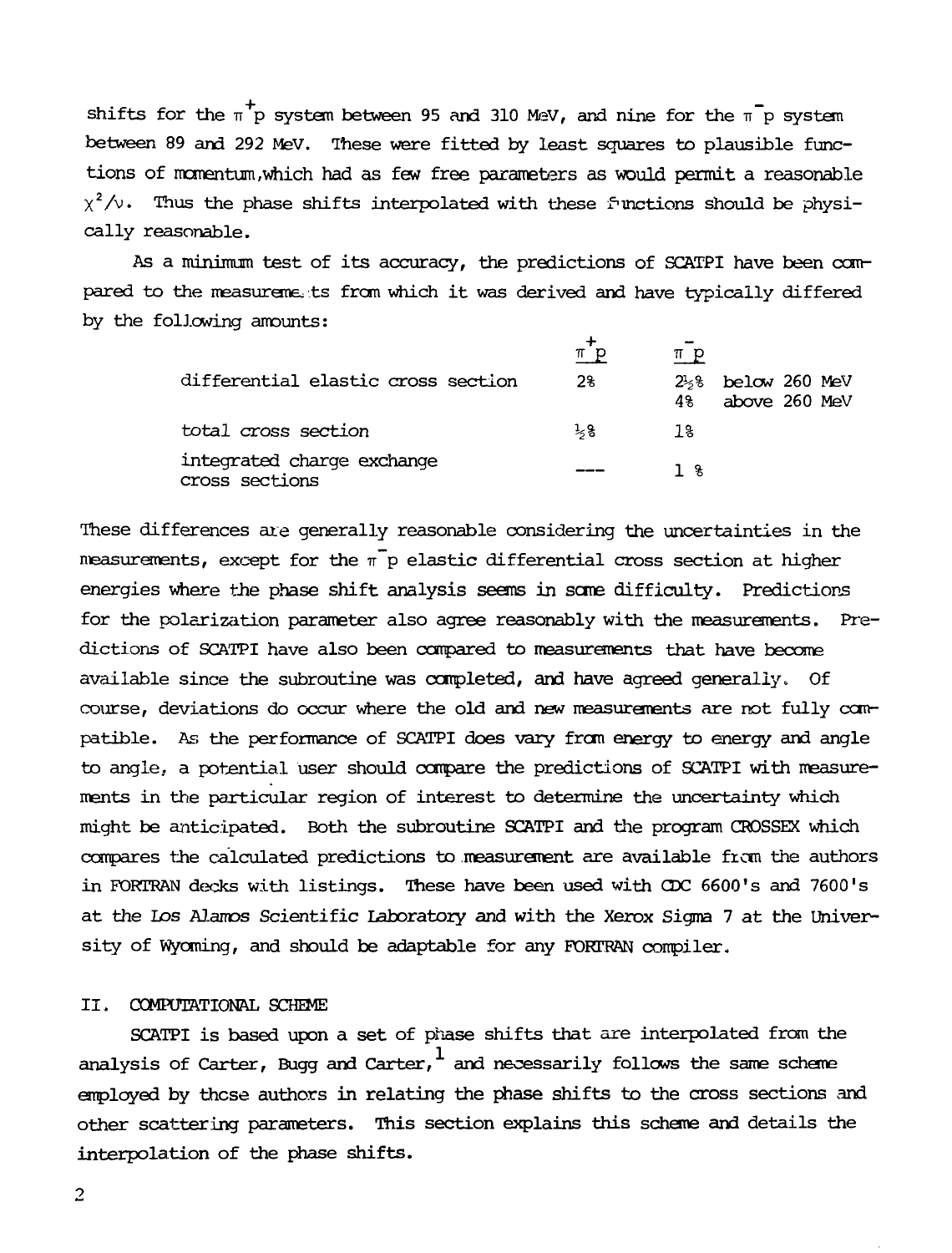The scattering of a spin 0 particle from a spin  $\frac{1}{2}$  particle is treated in many texts. When angular momentum and parity are conserved, the most general scattering amplitude in the center of momentum is

$$
F = f(\theta, k) + g(\theta, k) \vec{n} \cdot \vec{\sigma} . \qquad (1)
$$

Here  $\vec{c}$  are the usual Pauli matrices,  $\theta$  is the angle between the initial and final wave vectors,  $\vec{k}_1$  and  $\vec{k}_f$ , respectively,  $k= |\vec{k}_1|$  is the initial wave number, and n is a unit vector orthogonal to both  $\vec{k}_i$  and  $\vec{k}_f$ ,  $\hat{n} = \vec{k}_f \times \vec{k}_i / |\vec{k}_f \times \vec{k}_i|$ . The functions  $f(\hat{p},k)$  and  $g(\theta,k)$  are commonly called the spin-nonflip and spin-flip scattering anplitudes, respectively. If 'dne spin of the final state is not observed, the differential cross section is

$$
\frac{d\sigma}{d\Omega} = |f(\theta,k)|^2 + |g(\theta,k)|^2 + 2 \operatorname{Re} [f^*(\theta,k) g(\theta,k)] \stackrel{\wedge}{n} \cdot \vec{P}_i \quad , \qquad (2)
$$

where  $\vec{P}_i$  is the polarization, expectation value of  $\vec{\sigma}$ , for the initial state. If  $|\vec{P}_i| = 0$ , the differential cros; section is

$$
\frac{d\sigma}{d\Omega} = |f(\theta, \mathbf{k})|^2 + |g(\theta, \mathbf{k})|^2 \tag{3}
$$

and the polarization of the final state is

$$
\vec{P}_{\mathbf{f}} = \hat{P}_n = \frac{2 \text{ Re } [\mathbf{f}^{\star}(\theta, \mathbf{k}) \ \mathbf{g}(\theta, \mathbf{k})]}{|\mathbf{f}(\theta, \mathbf{k})|^2 + |\mathbf{g}(\theta, \mathbf{k})|^2} \hat{n} \quad . \tag{4}
$$

Measuring the differential cross section and the final state polarization for an unpolarized initial state yields the same information as measuring the differential cross section for a polarized initial state, as an examination of Eq.  $(2,3)$ , 4) reveals. Measurement of the final, state polarization in the latter case provides no additional iniormation.

Since the Coulomb interaction with its long range cannot be ignored when both the pion and nucleon are charged, many terms must be kept in a partial wave expansion to adequately represent the resulting scattering amplitude; however, only a few contain significant contribution from the strong interaction. This difficulty can be avoided by separating from each partial wave an amount equal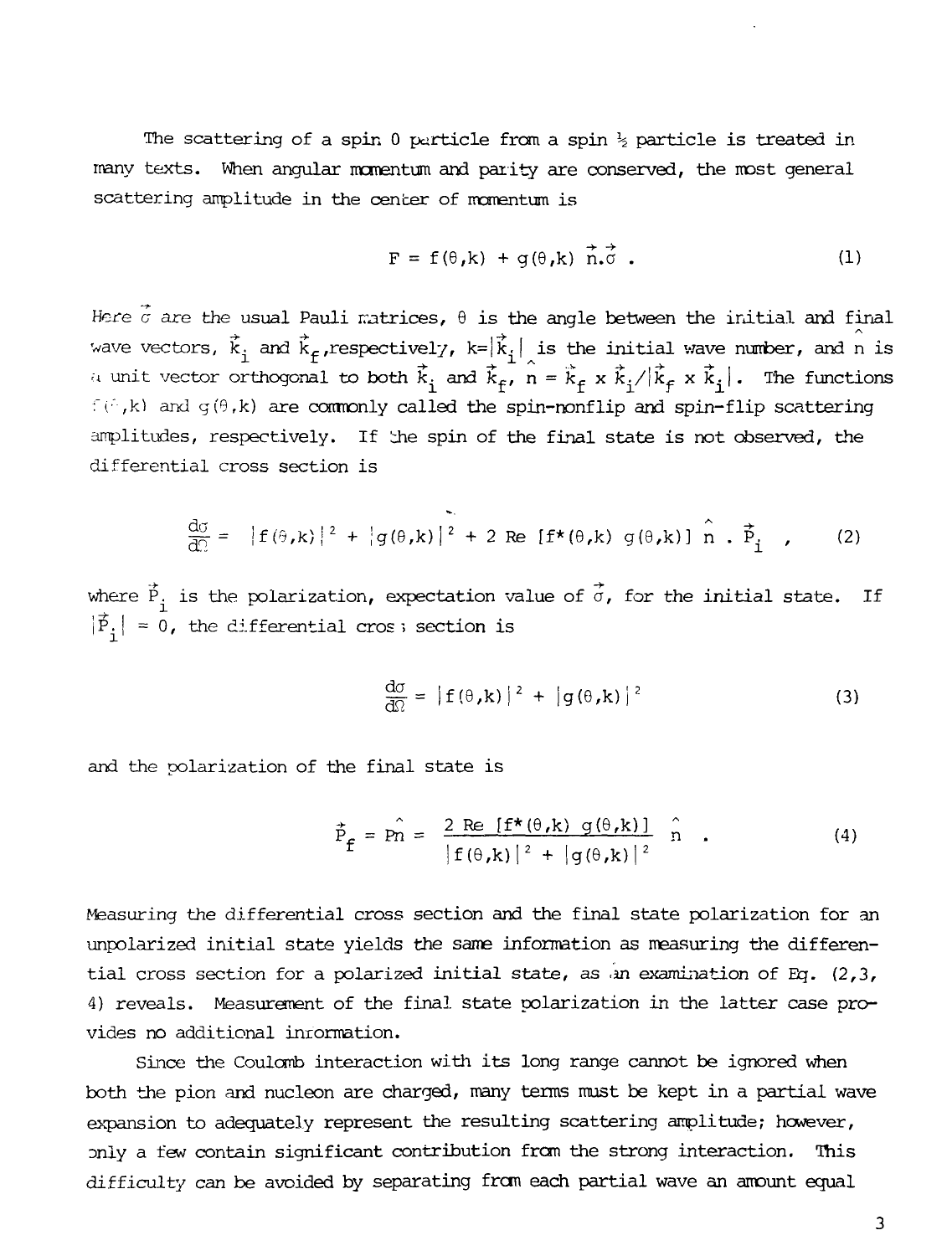to the partial wave for pure Coulomb scattering and by summing these pieces to the pseudo closed form discussed below. The scattering amplitudes are then written as

$$
f(\theta, k) = f_C(\theta, k) + f_N(\theta, k)
$$
  
\n
$$
g(\theta, k) = g_C(\theta, k) + g_N(\theta, k)
$$
 (5)

where  $f_c$  and  $g_c$  are the Coulomb amplitudes.  $f_N$  and  $g_N$  are the remainders of the scattering amplitudes, which are largely due to the strong interaction and should contain few partial waves.

The Coulomb amplitudes and phase shifts used in SCATPI are

$$
f_C^{\pm} = \pm (1-t)^{-4} \frac{\alpha}{1-\cos\theta} \left\{ \frac{1}{k\beta} \exp\left[ \frac{1}{k\beta} \ln \frac{1-\cos\theta}{2} \right] \right.
$$
  
+ 
$$
\frac{1}{2(E_{\pi}+E_{p})} \left[ \frac{E_{\pi}+E_{p}-M}{E_{p}-M} + \frac{E_{\pi}+E_{p}+M}{E_{p}+M} \cos\theta - (\mu_{p}-1) \frac{E_{\pi}}{M} (1-\cos\theta) \right]
$$
  
- 
$$
(\mu_{p}-1) \frac{E_{p}-M}{2M} \sin^{2}\theta \left[ -\frac{1}{k\beta} \right]
$$
 (6a)

$$
g_C^{\pm} = \pm (1-t)^{-4} \frac{\alpha \sin\theta}{2(E_{\pi} + E_p)(1-\cos\theta)} \left[ \frac{E_{\pi} + E_p + M}{E_p + M} + (\mu_p - 1) \frac{2E_{\pi} + E_p + M}{2M} \right]
$$
  
+  $(\mu_p - 1) \frac{E_p - M}{2M} \cos\theta$  (6b)

$$
v_1^{\pm} = v_0^{\pm} \pm \frac{\alpha}{\beta} \frac{1}{3k} \{1 - (1 + \kappa)^{-3}\}\tag{7a}
$$

$$
v_2^{\pm} = v_0^{\pm} \pm \frac{3\alpha}{2\beta} \frac{1}{3k^2} \{2k-1 + (1+k)^{-2}\}\tag{7b}
$$

$$
\nu_{3}^{\pm} = \nu_{1}^{\pm} \pm \frac{5\alpha}{6\beta} \frac{1}{\kappa^{3}} \left\{ 4 - 3\kappa + 2\kappa^{2} - (4 + 5\kappa) \left( 1 + \kappa \right)^{-2} \right\} , \qquad (7c)
$$

where  $f^+_n$ ,  $g^+_n$ , and  $v^+_0$  apply for like charges while  $f^-_n$ ,  $g^-_c$  and  $v^-_0$  apply for opposite charges. Equations (6) are constructed from the exact nonrelativistic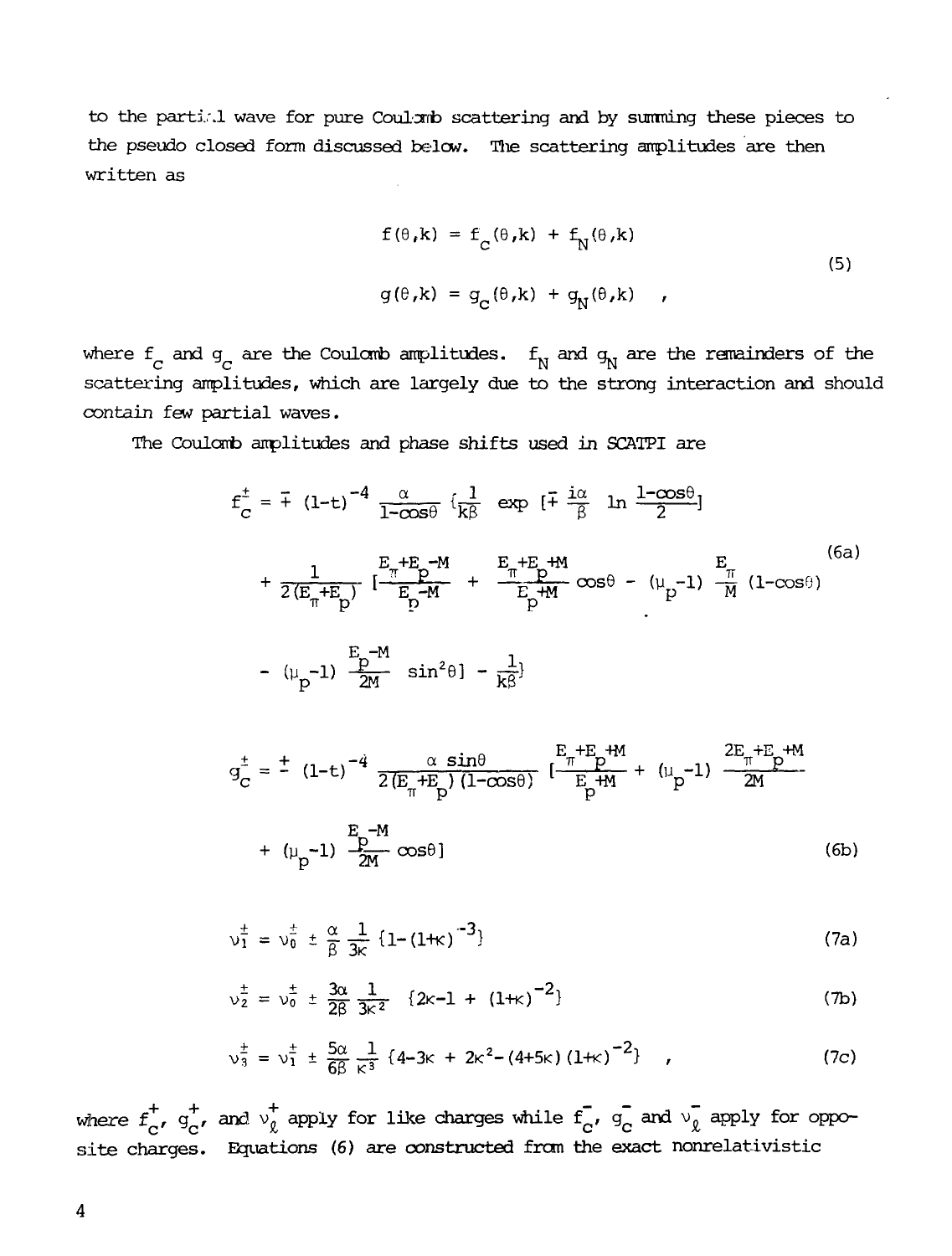solution for point charges, an additive relativistic correction to first order in  $\alpha$ ,<sup>7</sup> the fine structure constant, and a multiplicative form factor  $(1-t)^{-4}$ , which describes the charge distributions.  $^{\mathrm{l}}$  Equations (7) are derived from Eq. (6) after deleting the magnetic moment terms and ignoring the spin-flip amplitude, both of which are good numerical approximations. Here  $t=\frac{1}{2}$  (1-cos $\theta$ ) is the square of the momentum transfer, and  $k=(2\chi_{\rm c}k)^2$  with  $\chi_{\rm p}=0.2563$  im the Compton wave iength of the p-meson.  $E_{\pi}$  and  $E_{\rho}$  are the total energies of the pion and proton, respectively, in the center of momentum systems, while M is the proton rest energy, all in units of  $\hbar c$ . In Eq. (6)  $\mu_{\text{p}}$  is the proton magnetic moment in ruclear magnetons.  $\beta$  is the laboratory velocity of the incident pion over c.

The amplitudes  $f_M$  and  $g_M$  can be expanded in partial wave series as

$$
f_N(\theta, k) = \sum_{\ell=0}^{\infty} \exp(i\epsilon v_{\ell}) [(k+1)A_{\ell+}(k) + kA_{\ell-}(k)]P_{\ell}^O(\cos\theta)
$$
 (8a)

$$
g_N(\theta, k) = \sum_{\ell=1}^{\infty} \exp(i\epsilon v_\ell) \left[ (A_{\ell} + (k) - A_{\ell} - (k)) \right] P_{\ell}^1(\cos\theta).
$$
 (8b)

Here  $f=2$  for elastic scattering and  $f=1$  for charge exchange scattering,  $A_{g,t}$  are the partial wave amplitudes for total angular momentum j= $\ell \pm i_2$ , and  $P_0^O, P_0^1$  are the associated Legendre functions. Only a few terms contribute to these sums due to the short range of the strong interaction. For energies below about 300 MeV, Carter, Bugg and Carter find that only terms with  $k < 3$  are important. For charge exchange scattering,  $f_{\rm N}$  and  $g_{\rm N}$  are the complete scattering amplitudes since the Coulomb amplitudes vanish, and SCATPI calculates the differential cross section and recoil neutron polarization using  $f_N$ ,  $g_N$  from Eq. (8) in Eq. (3,4). For  $n^{\frac{1}{p}}$ p elastic scattering, SCATPI calculates the differential cross section and polarization without Coulomb scattering using Eq.  $(8)$  in Eq.  $(3,4)$ , or includes Coulomb scattering by summing Eq. (6) and Eq. (8) for the complete scattering amplitudes and using these sums in Eq.  $(3,4)$ . SCATPI also calculates the integrated cross section.

$$
\sigma_{\mathbf{I}} = 4\pi \sum_{\ell=0}^{\infty} \frac{1}{2\ell+1} \left[ |\left( \ell+1 \right) A_{\ell+} + \ell A_{\ell-} |^2 + \ell \left( \ell+1 \right) | A_{\ell+} - A_{\ell-} |^2 \right] \tag{9}
$$

and, from the optical theorem, the total cross section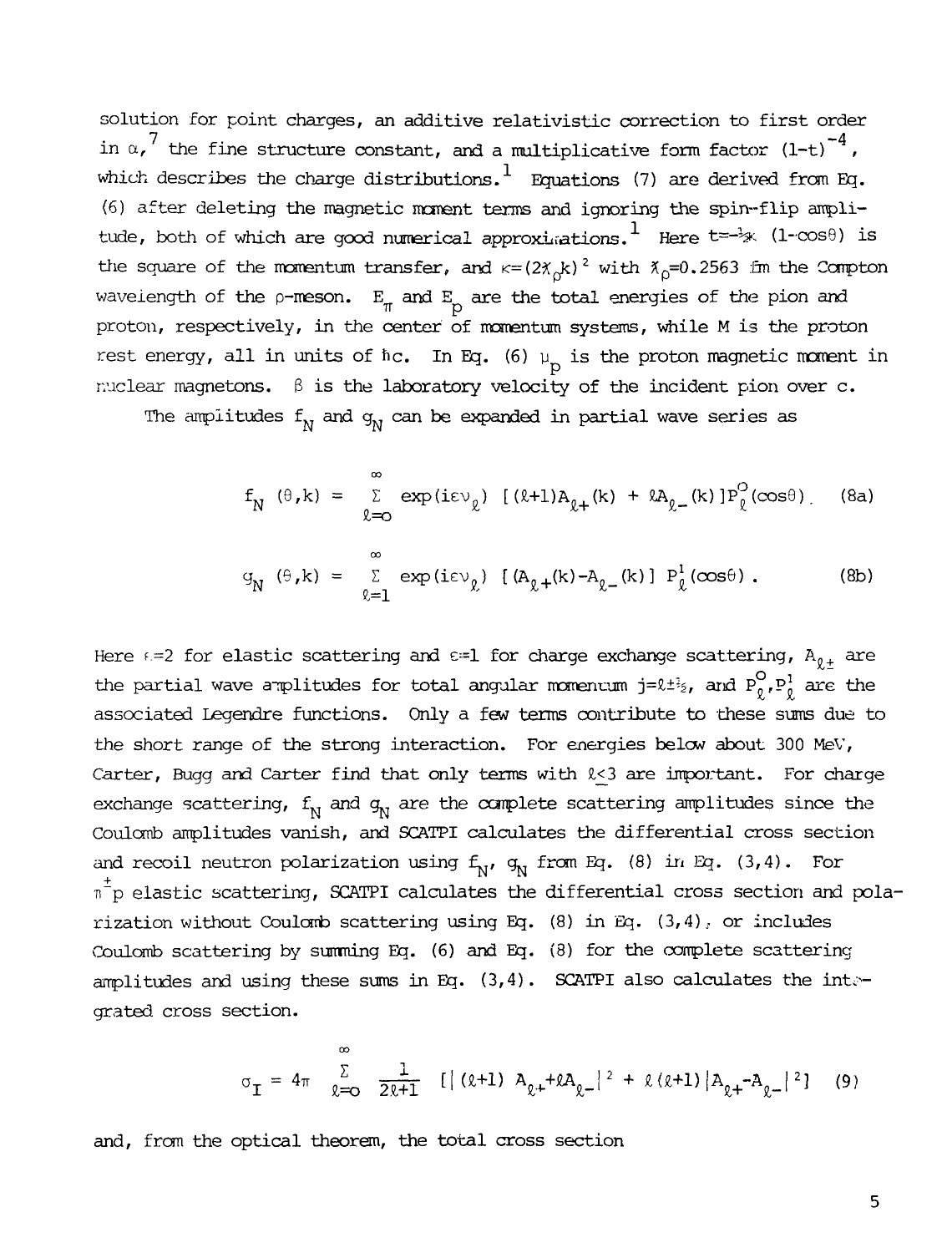$$
\sigma_{\rm T} = \frac{4\pi}{k} \sum_{\ell=0}^{\infty} \text{Im} \left[ (\ell+1) A_{\ell+} + \ell A_{\ell-} \right] \tag{10}
$$

which  $\forall$  necessity exclude Coulomb scattering gince the Coulomb amplitudes are divergent at  $\theta = 0$ .

The strong interaction between pions and nucleons, which have isospin 1 and  $\frac{1}{2}$ , respectively, is thought to depend only on the total isospin I and not on orientation in its space. If this were the only coupling operative, states of total isospin would be eigenstates and scattering amplitudes for the several pion-nucieon charge states would be linear combinations of those amplitudes for  $I\Rightarrow$  and 3/2 times the appropriate products of Clebsch-Gordon coefficients. The electromagnetic interaction, however, conserves only  $I_3$ , not I, and thus perturbs this simple description. Some of the better understood charge dependent effects are explicitly isolated when the partial wave scattering amplitudes are written in the following form, which was used by Carter, Bugg, and Carter.

$$
A_{\chi_{\pm}} \left( \pi^+ p + \pi^+ p \right) = \frac{1}{2ik} \left\{ \exp\{2i (\delta_{3\ell_{\pm}} + C_{3\ell_{\pm}}) \} - 1 \right\}
$$
 (11a)  

$$
A_{\ell_{\pm}} \left( \pi^- p + \pi^- p \right) = \frac{1}{2ik} \left\{ \frac{2}{3} \exp\{2i (\delta_{1\ell_{\pm}} - \frac{2}{3} C_{1\ell_{\pm}}) \} \right\}
$$

$$
+\frac{1}{3} \exp\{2i(\delta_{3\ell\pm} - \frac{1}{3}C_{3\ell\pm})\} - 1\}
$$
 (11b)  

$$
-\frac{4}{9k}C_{13\ell\pm} \exp\{i(\delta_{1\ell\pm} + \delta_{3\ell\pm})\}
$$

$$
A_{\ell_{\pm}} \left( \pi^{\top} p \ast \pi^{\circ} n \right) = \sqrt{\frac{k}{k}} \left\{ \frac{\sqrt{2}}{3} \frac{1}{2ik} \left\{ -\exp\left[ 2i \left( \delta_{1\ell_{\pm}} - \frac{2}{3} C_{1\ell_{\pm}} \right) \right\} \right. \right.+ \exp\left\{ 2i \left( \delta_{3\ell_{\pm}} - \frac{1}{3} C_{3\ell_{\pm}} \right) \right\} \right\}
$$
(11c)  
-  $\frac{\sqrt{2}}{9k} C_{13\ell_{\pm}} \exp\left\{ i \left( \delta_{1\ell_{\pm}} + \delta_{3\ell_{\pm}} \right) \right\}$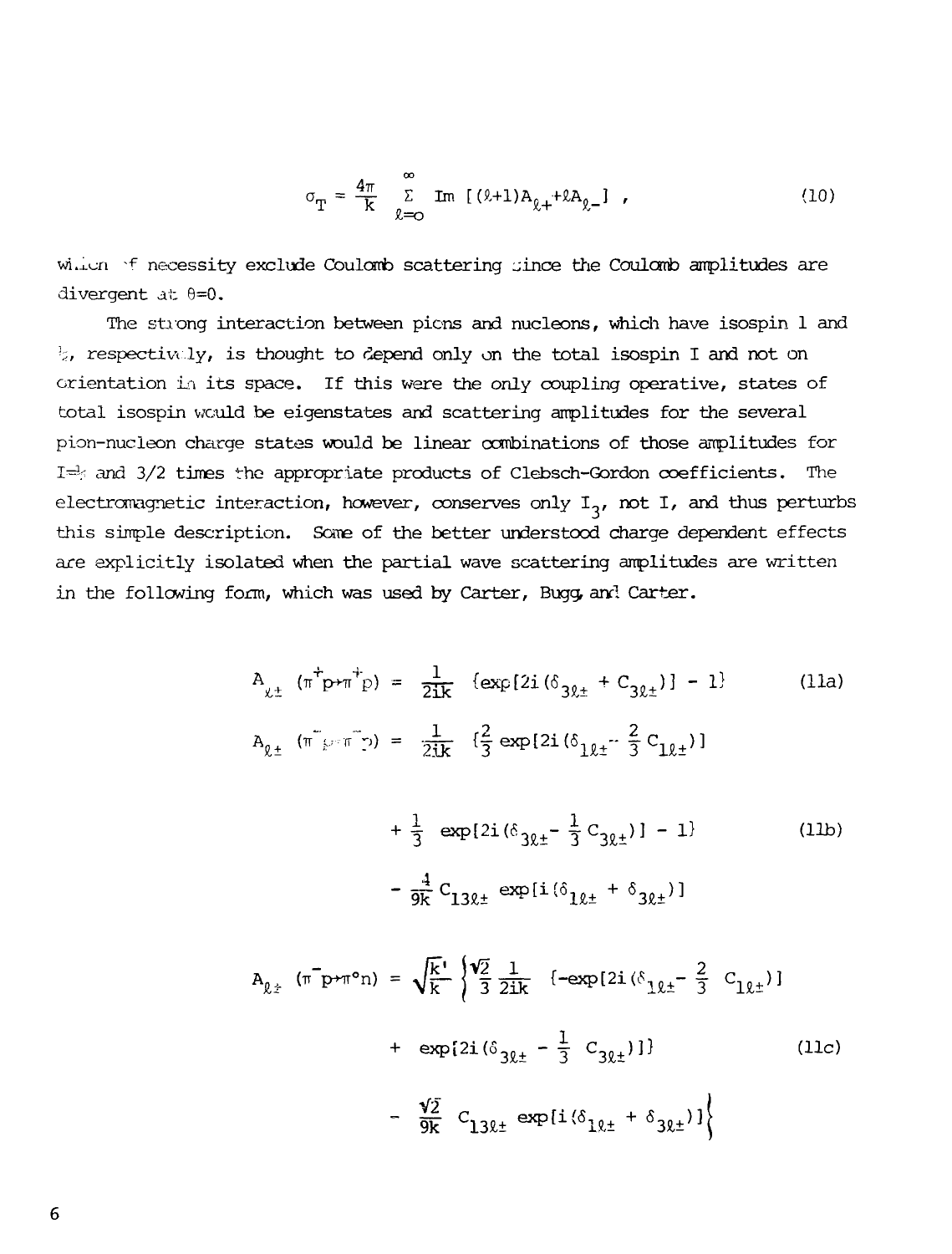$\mathbf k$  $S_{\text{max}}$  is  $\frac{1}{2}$  and 3 refer to isospin  $\frac{1}{2}$  and 3/2 respectively. The factor  $\frac{1}{2}$   $\frac{1}{2}$   $\frac{1}{2}$ (llc), in which k' is the wave number in the  $\pi^o$ r final suate, describes the in-<br>crease in phase space due to the change in rest masses. In a potential model, joint action of the Coulomb and strong interaction potentials creates charge dejoint action of the Coulomb and strong interaction potentials creates charge dephase shifts given  $z_1$   $z_{12}$  and  $z_{32\pm}$ . It also add due go dependent terms scaled by  $C_{13\ell\pm}$  to the scattering amplitudes with  $I_3^{\frac{1}{n-2}}$ , because total isospin is no longer conserved. The remainder of the phase shift  $\delta$  is caused mostly by the strong interaction; however it may still depend on the charge states in weral ways. The elasticity,  $exp(2Im(\delta))$ , reflects loss to other channels, .thich may well depend on the charge state. For the energies considered here, elasticities with I=3/2 differ for  $\pi^+ p$  and  $\pi^- p$  initial states because a  $\gamma n$  final state is available for the  $\pi$ p initial state. They may also depend on the final state as well. A term given by

$$
\Delta \eta = \frac{4}{3} \frac{k' - k}{k} \sin^2 (Re(\delta_{3,1+})) \tag{12}
$$

must be added to the P<sub>33</sub> elasticity when  $\pi$  p goes to the  $\pi$ °n final state which has a different total rest mass from the initial state. The  $Re(5)$  may also depend on the charge state through electromagnetic effects which have not been explicitly isolated. Charge dependence in the location and width of resonances in the strong interaction would be an interesting example of such effects.

The phase shift  $\delta$  used in SCATPI are interpolated from those found in the energy independent analysis of Carter, Bugg, and Carter, who use the formulation described above. Plausible functions of momentum that have been fitted to the eleven sets of phase shifts for  $\pi^+$ p and the nine sets for  $\pi^-$ p generate estimates of the phase shifts for all energies betwee \ 100 and 300 MeV. Proper selection of functions which automatically fulfill known theoretical constraints and contain as few unknown parameters as possible is crucial for efficient use of the experimental information and for physically reliable interpolation. Nearly all contributions to  $\delta$  are expected to have short range since the pure Coulomb scattering amplitude has been explicitly isolated and removed. To good approxima-9 tion, therefore, 6 will have the momentum dependence

$$
\tan \delta_{\rho} = k^{2\ell+1} V(k^2) \quad . \tag{13}
$$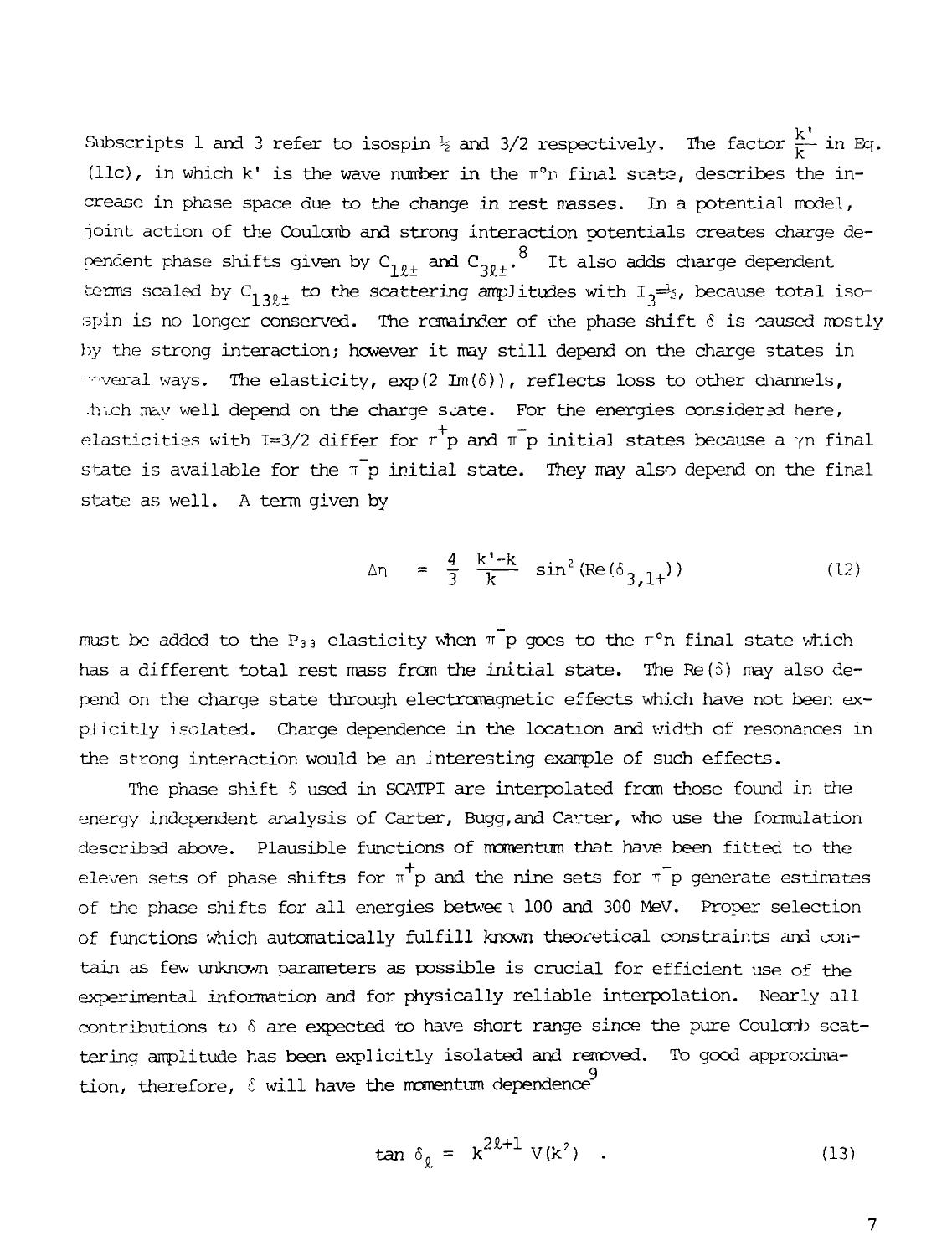The interpolation functions must have this form. For the  $P_{33}$  phase shift, the function includes a polynomial term in addition to a modified Breit-Wigner resonance

$$
\delta = k^3 \sum_{m=0}^{N} a_m k^{2m} + \arctan \frac{\Gamma_{e\ell(k)}}{2(E_r - E) - i\Gamma_{in}(k)}.
$$
 (14)

Here E is the total center of momentum energy,  $E_r$  is the rest energy of the resonance, and  $\Gamma_{\text{e},\ell}$  and  $\Gamma_{\text{in}}$  are the elastic and inelastic widths of the resonance. The elastic width has the form given by Jackson $^{10}$ 

$$
r_{e\ell} = r_r \left( \frac{2E_r}{E_r + E} \right) \left( \frac{k}{k_r} \right)^3 \frac{1 + (R k_r)^2}{1 + (R k)^2}
$$
 (15)

with  $k_r$  the wave number at resonance, and  $\Gamma_r$  and R are constants. The inelastic width is approximated as constant for  $\pi^- p$  and zero for  $\pi^+ p$ . The  $a_m$  are also constants. For the  $P_{11}$  phase shifts, the function also has the form of Eq. (14) for we wished to model the  $P_{11}$  inelasticity as arising through the N(1470) resonance although only the tail of this resonance is in the energy range of interest. The elastic width has the form of  $R<sub>1</sub>$  (15) but with  $R=0$ . Since the inelasticity is believed to be largely in the pion production channel, the inelastic width has  $b = b$  the form production channel, the inelastic width has  $b = b$  production channel, the inelastic width has  $b = b$ 

$$
\begin{array}{rcl}\n\Gamma_{\text{in}} &=& \mathsf{O} & , \quad \mathsf{E} < \mathsf{E}_{\mathsf{t}} \\
&=& \mathsf{b} & (\mathsf{E} - \mathsf{E}_{\mathsf{t}})^2 & , \quad \mathsf{E} \geq \mathsf{E}_{\mathsf{t}}\n\end{array} \tag{16}
$$

with  $E_t$  the threshold for pion production and b a constant. For the remaining phase shifts, the functions have the form

$$
\delta_{\ell} = k^{2\ell^j \cdot \frac{N}{L}} \sum_{m=0}^{N} a_m k^{2m}.
$$
 (17)

In Eq. (14,17) the constants  $a_m$  carry the same subscripts as  $\delta$ , so that, for in $s$  are associated with  $\hat{s}$  , the P<sub>31</sub> phase shift. Each phase shift.  $m, 3, 1$ –  $\cdots$   $\cdots$   $\cdots$   $\cdots$   $\cdots$   $\cdots$   $\cdots$   $\cdots$   $\cdots$ was fit to the appropriate form, Eq. (14) or Eq. (17), for several trial values of N. SCATPI interpolates  $\delta_i$ , i indicating all of the subscripts, using the parameter values obtained with the smallest value of  $N_f$  for which a reasonable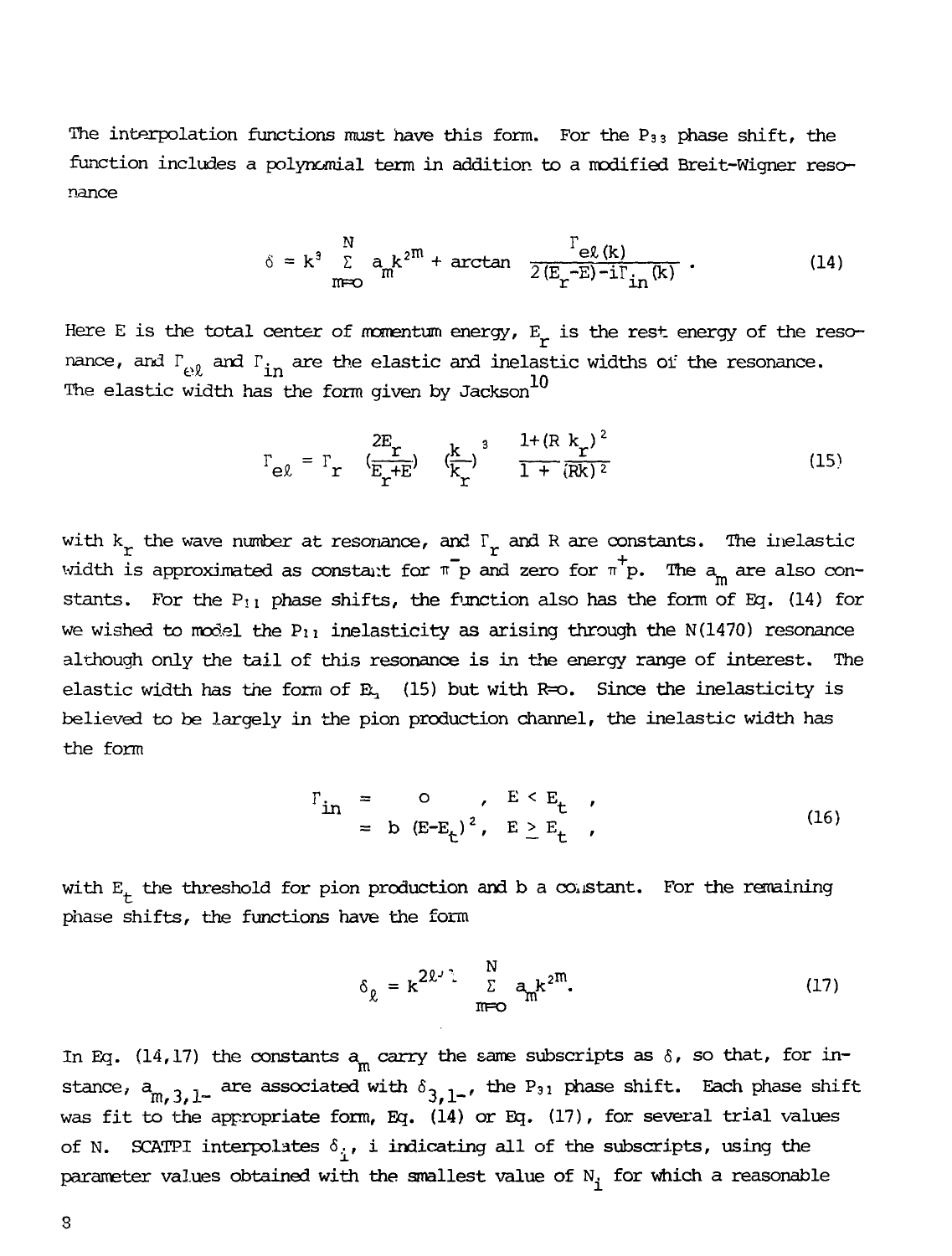$\chi^2/\nu$  was achieved. Tables I-II list respectively the real and imaginary parts  $c$  the  $a_{\rm m}$ , while the resonance parameters are listed in Table III. Following Carter, Bugg, and Carter, the imaginary parts of the phase shifts are zero for  $\pi^+$ p. Similarly, the real part of the P<sub>33</sub> phase shift is also charge dependent. Since only the low energy tail of the  $N(1470)$  resonance lies in the energy range of interest, the width and rest energy were taken from the "Review of Particle Properties" $^{11}$  and not treated as free parameters.  $E_t$  was assigned the value 6.157  $\mathrm{fm}^{-1}$ . The  $\mathrm{S}_{11}$  phase shift at 310 MeV precluded a reasonable solution for the  $a_{m,1,0^+}$ , and therefore was ignored.

The calculation of  $C_1$ ,  $C_3$  and  $C_{13}$  involves five numerical integrations for each value of  $l^{\pm}$ . For convenience, they are interpolated from the values used by Carter, Bugg,and Carter. These quantities depend on the strong as well as

### TABLE I

# REAL PART OF POLYNOMIAL PARAMETERS FOR THE PHASE  $\mathtt{SHIFTS}^\mathtt{G}$

| <b>Initial</b><br>State | Spectroscopic<br>Notation | $2I, l\pm$ | $Re(a_0)$ | $Re(a_1)$ | $Re(a_2)$ |
|-------------------------|---------------------------|------------|-----------|-----------|-----------|
|                         | $s_{11}$                  | $1,0+$     | 9.5464    |           |           |
|                         | $P_{11}$                  | $1,1-$     | $-6.1009$ | 2.5928    |           |
|                         | $P_{13}$                  | $1,1+$     | $-2.0870$ | 0.4606    |           |
|                         | $D_{13}$                  | $1, 2-$    | 0.4706    |           |           |
|                         | $D_{15}$                  | $1,2+$     | 0.7268    | $-0.4659$ | 0.0925    |
|                         | $F_{15}$                  | $1,3-$     | 0.0704    | $-0.0181$ |           |
|                         | $S_{31}$                  | $3,0+$     | $-6.4878$ | $-7.5756$ | 1.9960    |
|                         | $P_{31}$                  | $3,1-$     | $-4.6544$ | 1.0636    |           |
| $\ddot{}$<br>$\pi$ p    | $P_{33}$                  | $3,1+$     | 1.3270    |           |           |
| $\pi^- p$               | $P_{33}$                  | $3,1+$     | $-0.2806$ |           |           |
|                         | $D_{33}$                  | $3, 2-$    | 0.2270    | $-0.1247$ | 0.0172    |
|                         | $D_{35}$                  | $3, 2+$    | $-0.5524$ | 0.3484    | $-0.0701$ |
|                         | $F_{37}$                  | $3, 3+$    | 0.1334    | $-0.0466$ |           |

The a. are in units of degrees  $\delta_{1...3+}$  and  $\delta_{3...3-}$ , not listed, are times fm zero. to the appropriate power.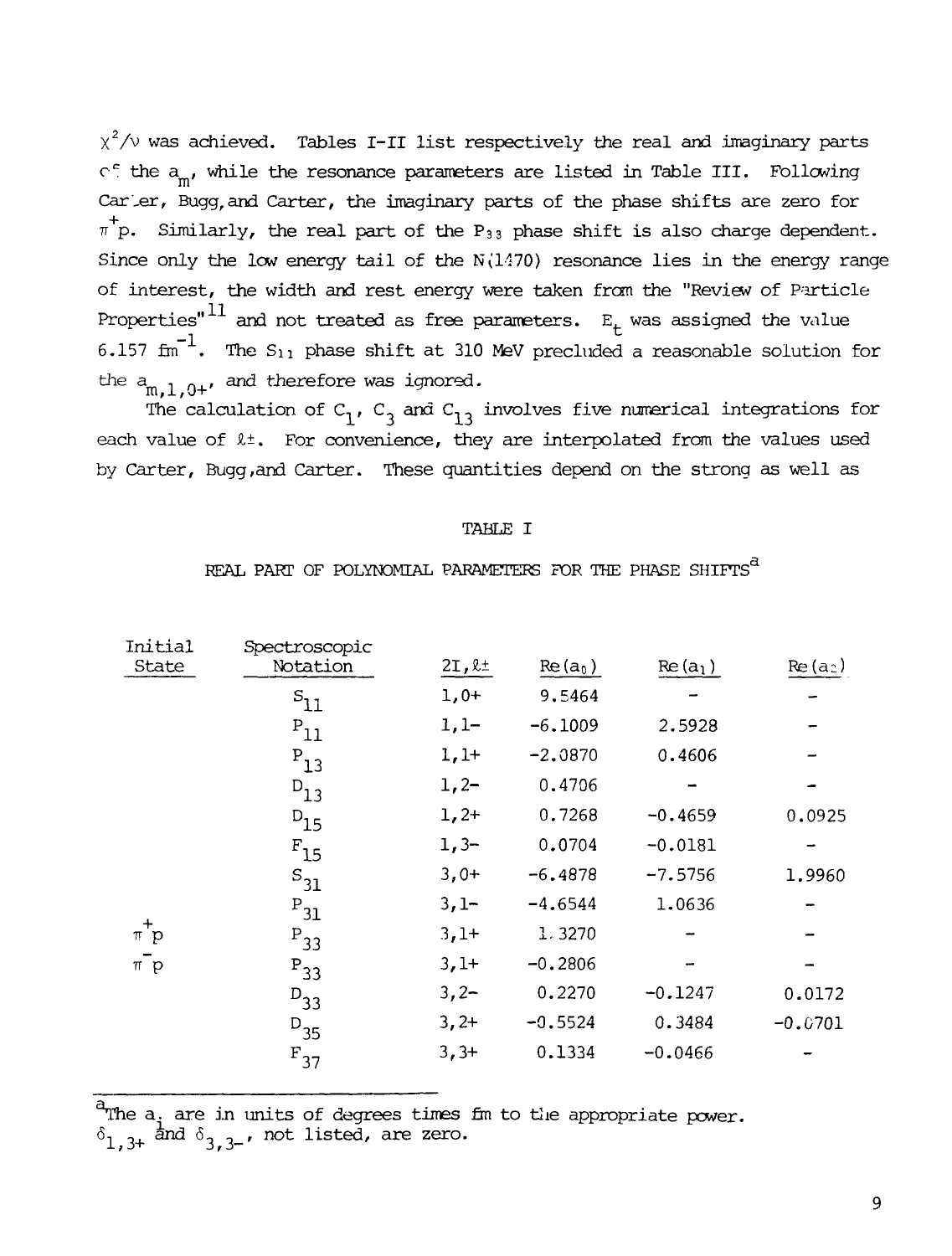### TABLE II

# IMAGINARY PART OF POLYNOMIAL PARAMETERS FOR THE PHASE SHIFTS  $^a$

| Initial<br>State                      | Spectroscopic<br>Notation  | $2I, l\pm$ | $Im(a_0)$ | $Im(a_1)$ | $\texttt{Im(a_2)}$ |
|---------------------------------------|----------------------------|------------|-----------|-----------|--------------------|
| $\overline{\phantom{a}}$<br>$\pi$ $p$ | $S_{11}$                   | $1.0+$     | 0.2789    | 0.1092    | 0.6148             |
| $\sim$<br>$\pi$ p                     | $\mathtt{s}_{\mathtt{31}}$ | $3.0+$     | 0.0991    | $-0.0523$ | 0.0136             |

 $\frac{a}{b}$  units of  $a_i$  are fm to the appropriate power. The parameters not listed are zero.

# TABLE III

RESONANCE PARAMETERS FOR  $P_{11}$  and  $P_{33}$  PHASE SHIFTS

| Initial<br>State  | Spectroscopic<br>Notation | $21, l \pm$ | $^{\prime}$ fra $^{\prime}$ | ' fm                                                                                                                               | (fm)   | fm        | fm                | (fm)  |
|-------------------|---------------------------|-------------|-----------------------------|------------------------------------------------------------------------------------------------------------------------------------|--------|-----------|-------------------|-------|
| $\cdot$ $p$       |                           | $1.1 -$     |                             | 7.4487 <sup><math>\overline{a}</math></sup> 1.2669 <sup><math>\overline{a}</math></sup> 0.0 <sup><math>\overline{a}</math></sup> - |        |           | 6.1565 $^{\tt a}$ | .4176 |
| $\tau^+$          | $P_{33}$                  | $3.1+$      |                             | 6.2467 $0.6109$ 0.9201 0.0                                                                                                         |        |           |                   |       |
| $\pi$ , ${\tt p}$ | $P_{33}$                  | $3,1+$      | 6.2442 0.5789               |                                                                                                                                    | 1.2290 | 5.69x     |                   |       |
|                   |                           |             |                             |                                                                                                                                    |        | $10^{-3}$ |                   |       |

<sup>a</sup>These parameters were not varied in minimizing  $\chi^2$ .  $E_{_{\bm{r}}}$  and  $\Gamma_{_{\bm{r}}}$  were taken from "Revi $\epsilon$ w of Particle Properties." $11$ 

the Coulomb interaction, and are important only in the first few partial waves. The forms used for their interpolation are

$$
C_{3,1+} = C_{r3} \arctan\left(\frac{E-E_2}{\Gamma_1/2}\right) / \left(\frac{E-E_1}{\Gamma_1/2}\right)^2 + \frac{E_1^{-M-m}}{E-M-m} \right],
$$
 (18)

$$
C_{13,1+} = C_0 + \frac{C_{r13}(\Gamma/2)}{(\text{E-E}_1)^2 + (\Gamma/2)^2},
$$
\n(19)

and for the s-wave and remaining p-wave corrections

10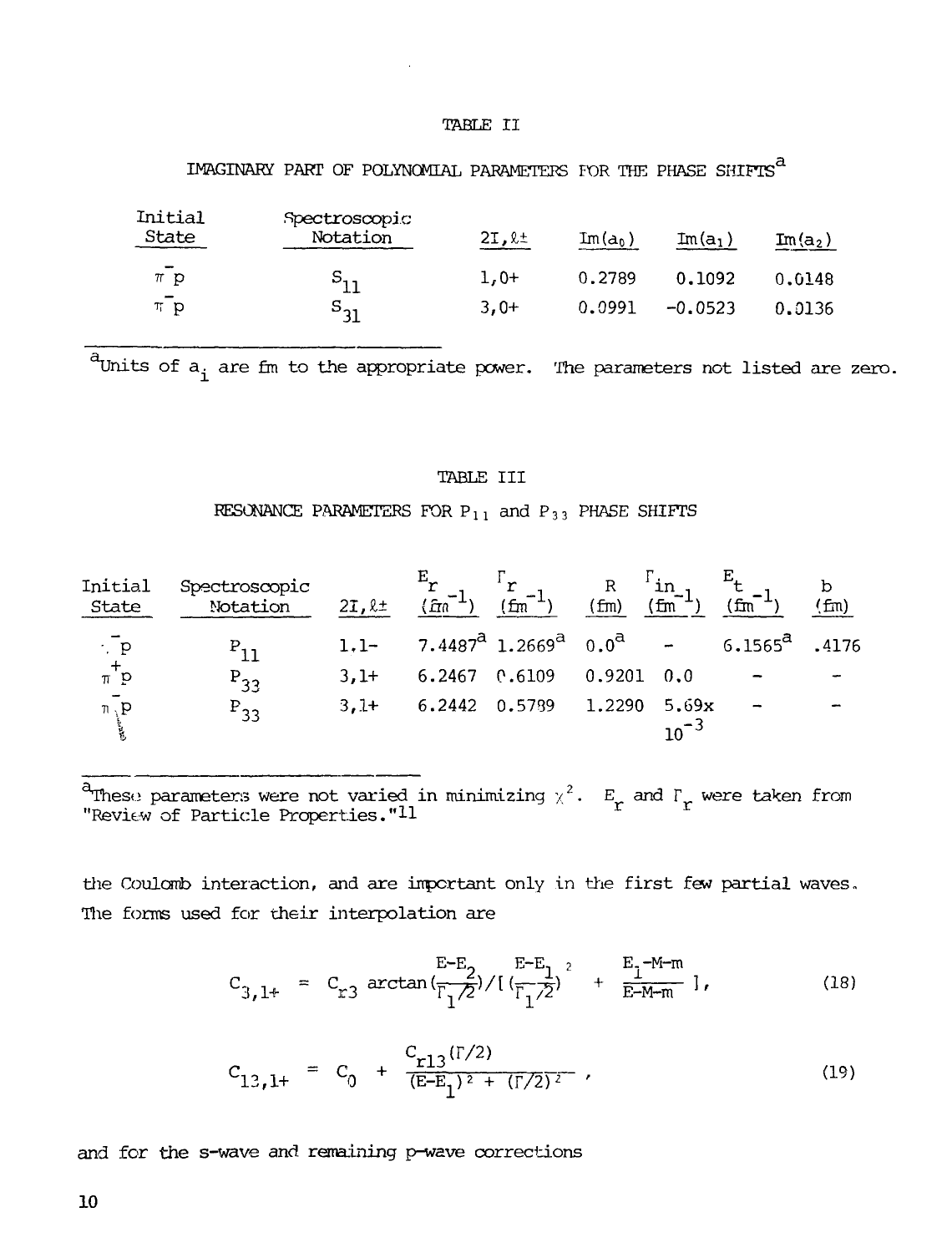$$
C = C_0 + C_1 k, \qquad (20)
$$

while the corrections for higher partial waves were ignored. Here m is the rest energy of the pion,  $E_1$ ,  $E_2$ ,  $\Gamma_1$ ,  $C_r$ ,  $C_0$  and  $C_1$  are constants. The form given in Eq. (15) is used for F simply for convenience. The parameter values for each correction were determined by fitting Eq. (18), Eq. (19), or Eq. (20), as appropriate, to the values used for that correction by Carter, Bugg, and Carter, and are listed in Table IV.

### TABLE IV

PARAMETER VALUES FOR C<sub>1</sub>,  $l_{\pm}$ , C<sub>13,  $l_{\pm}$ </sub>, and C<sub>3,  $l_{\pm}$ </sub>

| (a) Correction interpolated with Eq. (18) |  |  |
|-------------------------------------------|--|--|
|-------------------------------------------|--|--|

| Partial |  |  | Mive $\ell$ Quantity $C_1$ <sup>(°)</sup> $\Gamma_{1(fm^{-1})}$ $E_{1(fm^{-1})}$ $E_{2(fm^{-1})}$ |  |
|---------|--|--|---------------------------------------------------------------------------------------------------|--|
|         |  |  | $P_{3/2}$ 1+ $C_{3,1+}$ 1.0779 .4970 .6238 1.0547                                                 |  |

### (b) Correction interpolated with Eq. (19)

| Partial | Factual $\ell$ Quantity $C_0$ (°) $C_r$ (°) $\Gamma_r$ $(\text{fm}^{-1})$ $\frac{E_r (\text{fm}^{-1})}{\ell}$ |  |        |
|---------|---------------------------------------------------------------------------------------------------------------|--|--------|
|         | $P_{3/2}$ 1+ $C_{13,1+}$ -.0607 -.3401 .6848                                                                  |  | . 7315 |

|                 | (c)       | Corrections interpolated with Eq. |               | (20)                |
|-----------------|-----------|-----------------------------------|---------------|---------------------|
| Partial<br>Wave | <u>l±</u> | Quantity                          | $C_0^{\circ}$ | $C_1$ ( $\circ$ fm) |
| S<br>1/2        | $0+$      | $c_{1,0+}$                        | $-.1284$      | .0865               |
|                 |           | $C_{13,0+}$                       | .0185         | .0318               |
|                 |           | $C_{3,0+}$                        | .0887         | .0569               |
| P<br>1/2        | 1–        | $c_{1,1-}$                        | .1316         | $-.1091$            |
|                 |           | $c_{13,1}$                        | $-.0393$      |                     |
|                 |           | <sup>C</sup> 3,1-                 | $-.0282$      | .0791               |
| P<br>3/2        | $1+$      | 。<br>-<br>1,1+                    | $-.0168$      | .0434               |
|                 |           |                                   |               |                     |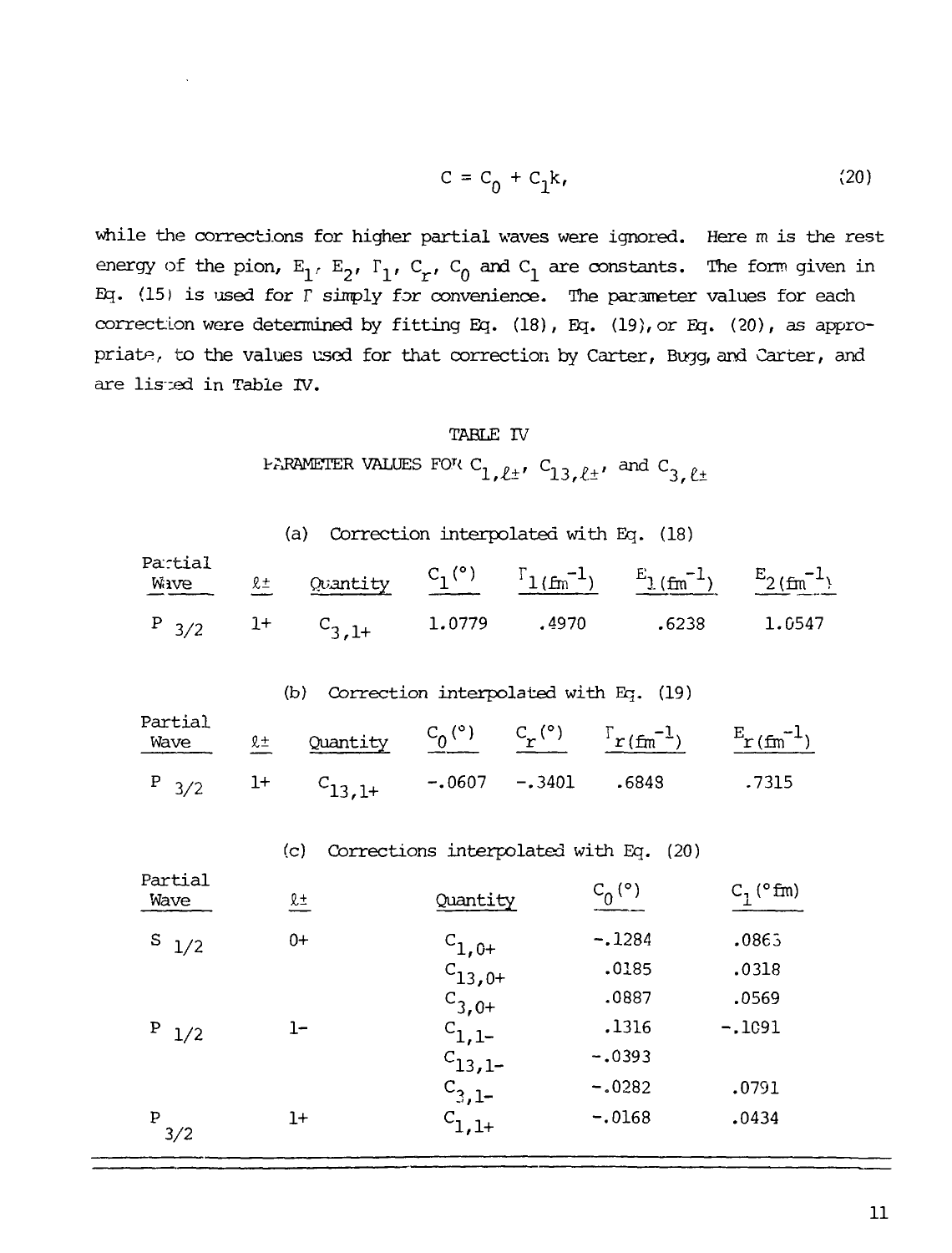# III. EVALUATION

This section is presented as a guide to the uncertainty one might expect in the predictions of SCATPI. Its predictions are compared with the cross sections calculated from the phase shifts of Carter, Bugg, and Carter, with the measurements included in the analysis of Carter, Bugg, and Carter, and finally with some measurements which have become available since that analysis was completed. For particular applications, one should compare the predictions of SCATPI with the most reliable measurements in the region of interest. The program CROSSEX is also available for this purpose.

A comparison of the predictions of SCATPI with the predictions of Carter, Bugg and Carter is a minimal test of the success of the phase shitt interpolation, as well as an indication of the uncertainty of the predictions. For the elastic differential cross section, the two predictions typically differ by 1% for  $\pi^+$  p and 2% for  $\pi^-$  p. The total cross section predictions typically differ by  $\frac{1}{2}$  for  $\pi$  p and 1% for  $\pi$  p. The integrated cross section predictions typically differ by 1 3/4% for both  $\bar{\mathbb{T}}_p$  elastic and charge exchange.

A comparison of the predictions of SCATPI with the measurements included in the analysis of Carter, Bugg and Carter is a further test of the interpolation and a more convincing test of the accuracy. In Fig.  $1,2$  the predictions of SCATPI agree with the measurements of Bussey et al.<sup>2</sup> for the  $\pi^+$ p differential cross section between 94 and 292 MeV to within the accuracy of the measurements. In Fig. 3, the predictions of SCATPI agree as well as expected with the 310 MeV  $\pi^+$ p angular distribution of Rogers et al.  $^5$  as renormalized by Carter, Bugg, and Carter; the predictions fall about 3% low at forward angles and 3% high at backward angles, which is substantially the same performance as the predictions from the phase shifts of Carter, Bugg and Carter. In Fig. 4, the predictions of SCATPI for the  $\pi^+$ p polarization at 310 MeV differ systematically by 0.07 from the measurements of Foote et al.<sup>6</sup> with 0.05 accuracy. In Fig. 5 the predictions of measurements of Foote et al. with  $\frac{1}{2}$  accuracy. In  $\frac{1}{3}$  is  $\frac{1}{4}$  $S$  and the agree with the measurements of Carter et al., for the r- $\frac{1}{r}$  total cross section between 90 and 290 MeV, to within the accuracy of the measurements.<br>For the  $\pi$  p differential cross section, the predictions of SCATPI agree with

the measurements of Bussey et al.<sup>4</sup> in Fig. 6-7 between 88 and 260 MeV to within the accuracy of the measurements, and differ with the measurements between 260 and 292 MeV in Fig. 7 by about 3-4%. This lesser agreement between 260 and 292 and 292 MeV in Fig. 7 by about 3-4%. This lesser agreement between 260 and 292 MeV stems from the difficulty Carter, Bugg,and Carter encountered in the TT p phase shift analysis above resonance. Between 90 and 290 MeV, the predictions of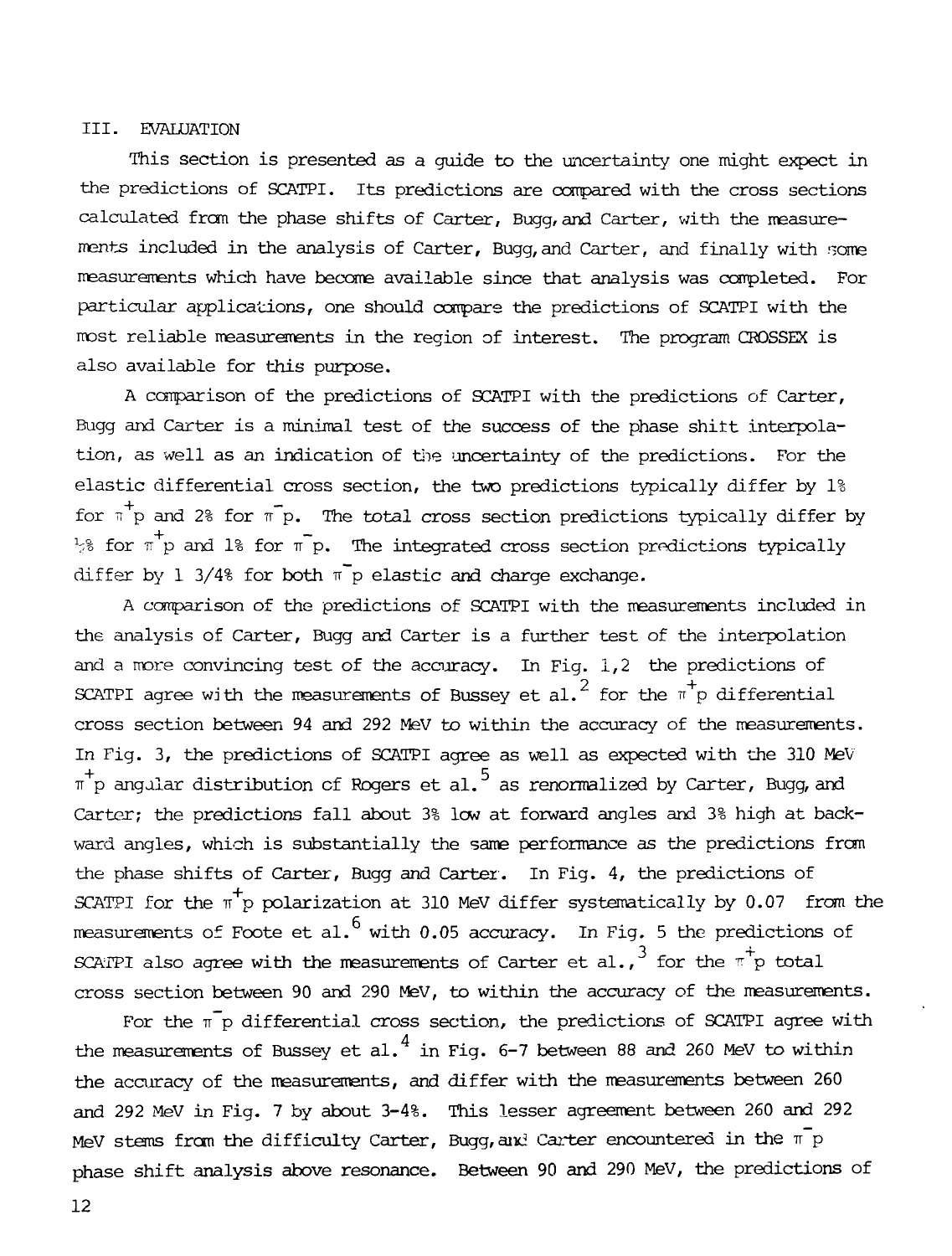



Angular distributions of Bussey et al.<sup>2</sup> for  $\pi^+$ p elastic scattering at lab. energies  $(0)94.5$ ,  $(\Delta)114.1$ ,  $(\Box)124.8$ ,  $(7)142.9$ , and  $(0)166.0$  MeV. The curves show the predictions of SCATPI excluding Coulomb scattering.



SCATPI in Fig. 8 agree to within 1% with the  $\frac{1}{2}$ % measurement of Carter et al. for the  $\bar{p}$  p total cross section, and to within  $1\frac{1}{2}$  with the 3/4% measurements of Bugg et al.<sup>4</sup> for the integrated  $\bar{\mathbb{T}}$ p charge exchange cross section.

A comparison of the predictions of SCATPI with measurements which have become available since the analysis of Carter, Bugg and Carter is also important in gauging the accuracy of its predictions, but may not test the interpolation of the phase shifts. When discrepancies exist between such measurements and those included in the phase shift analysis, SCATPI will disagree accordingly with measurements not included in the analysis. However, when predictions of SCATPI are supported by subsequent measurements in regions where few measurements were included in the analysis of Carter, Bugg,and Carter, confidence is built in its predictions in these regions. The phase shift analysis at 94.5 MeV included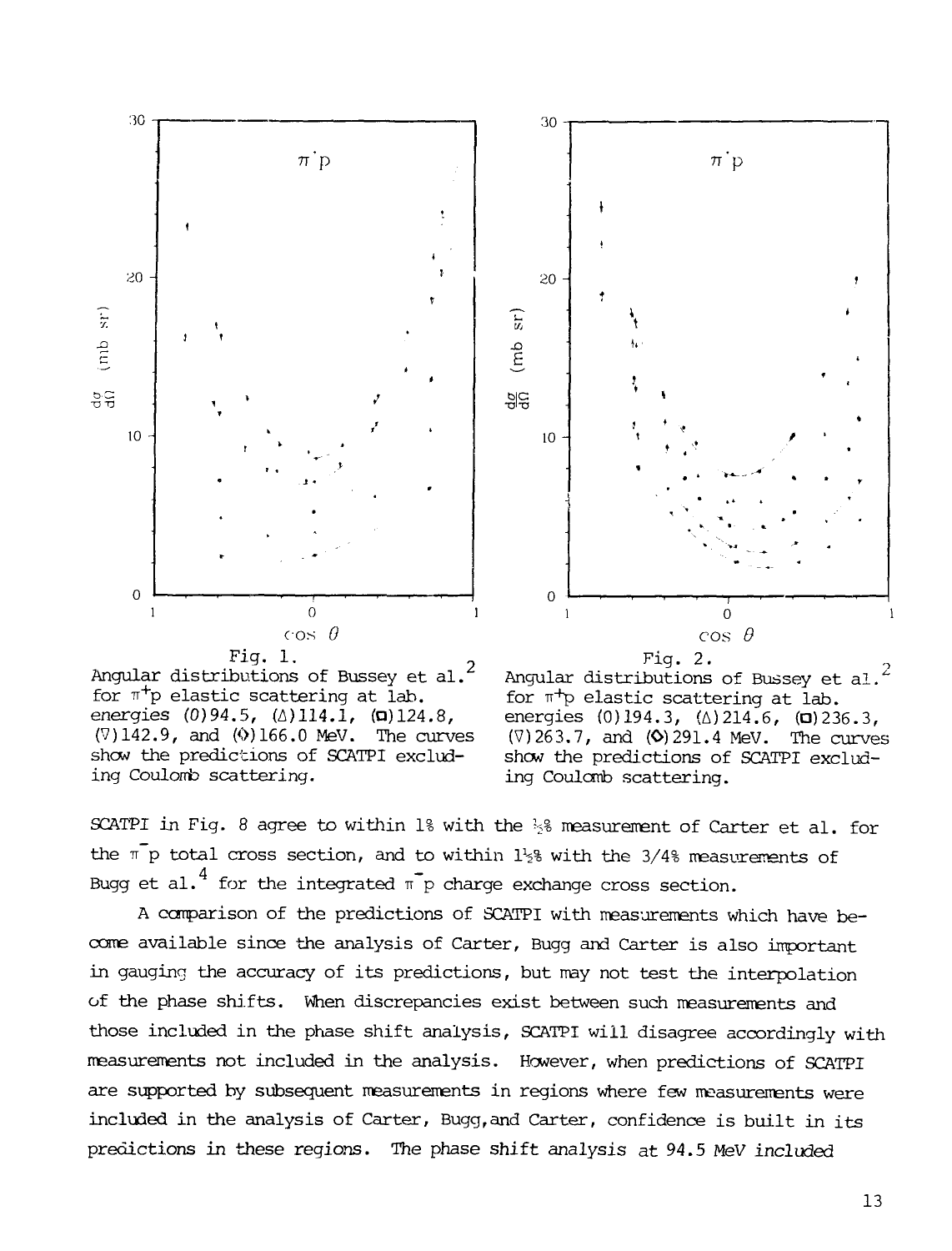



rig. 3.<sup>c</sup> Angular distribution of Rogers et al." for  $\pi^+$ p elastic scattering at lab. energy 310 MeV. The curve shows the predictions of SCATPI including Coulomb scattering.





Total cross sections of Carter et al. $\tilde{ }$  for  $\pi$  p. The curve shows the predictions of SCATPI.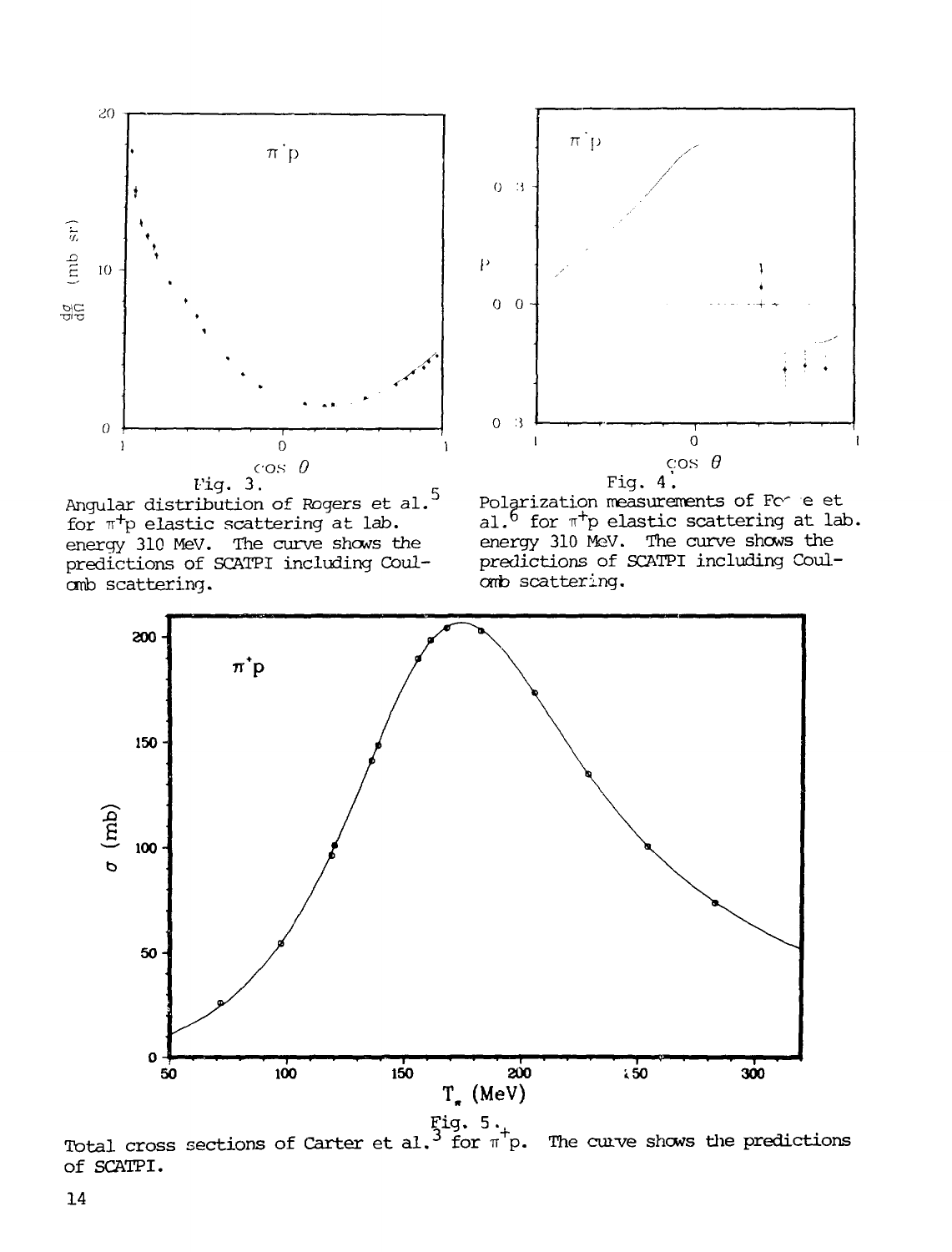





for  $\pi$ <sup>r</sup>p elastic scattering at lab. energies  $(0)191.9$ ,  $(\Delta)219.6$ ,  $(\Box)237.9$ ,  $(\nabla)$ 263.7, and  $(\nabla)$ 291.5 MeV. The curves show the predictions of SCATPI excluding Coulomb scattering.

three values of the  $\pi^+$ p differential cross section and a value for the  $\pi^+$ p total cross section to determine three real phase shifts, and so had only one degree of freedom. In Fig. 9, the predictions of SCATPI for the  $\pi^+$ p differential cross section at 95.9 MeV agree to within 4% with the recent 2% measurements of Bertin et al.  $^{12}$  Two recent  $\pi^{+}$ p measurements at 310 MeV are also reassuring. In Fig. 10, the predictions of SCATPI for the polarization agree with the measurements of Dubal et al.<sup>13</sup> to within the 0.04 measurement uncertainty. In Fig. 11 the predictions of SCATPI for the differential cross section agree with the measurements of Cordesy et al  $^{14}$  to within the 39 measurement importainty. Although the  $\pi^+$ p polarization measurements below 300 MeV were included in the phase shift ana-•"" p polarization measurements below 300 MeV were included in the phase shift ana- $\mathcal{L}$  , recent measurements give some indication of the reliability here. In Fig. 12, the predictions of SCATPI agree with the polarization measurements of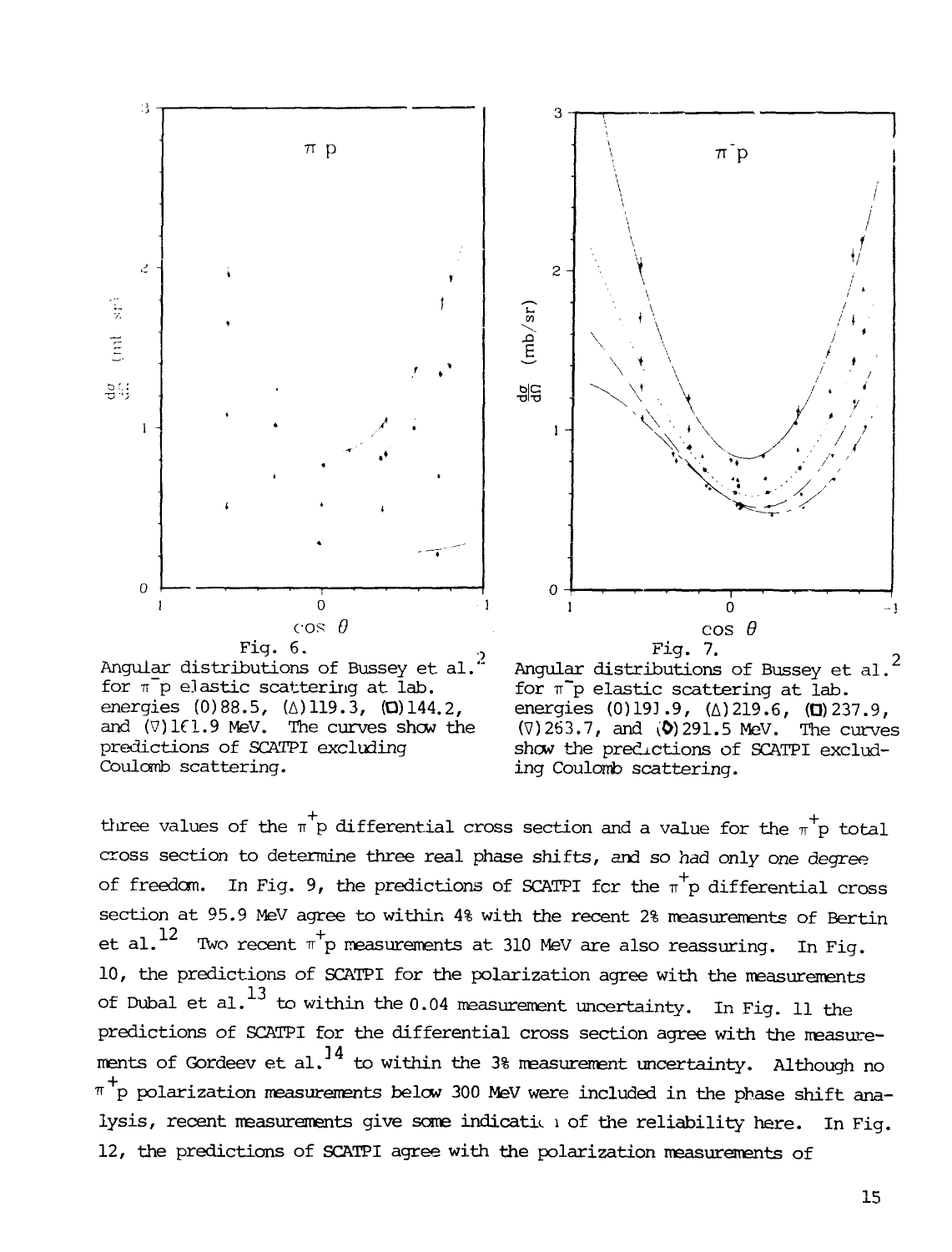

Fig. 8. (0) Total cross sections of Carter et al.<sup>3</sup> and ( $\Delta$ ) integrated charge exchange cross sections of Bugg et al.<sup>4</sup> for  $\pi$  p scattering. The curves show the predictions of SCATPI; solid for total cross section, dotted for integrated charge exchange, and dashed for integrated cross section.



Fig. 9. Angular distribution of Bertin et al.<sup>12</sup> for  $^{\pi +}$ p elastic scattering at lab. energy 95.9 MeV. The curve shows the predictions of SCAIPI including Coulomb scattering.



Pig. 10. Polarization measurements of Dubal et al.<sup>13</sup> for <sup>nr</sup>p elastic scattering at lab. energy 308 MeV. The curve shows the predictions of SCATPI induing Coulcnib scattering.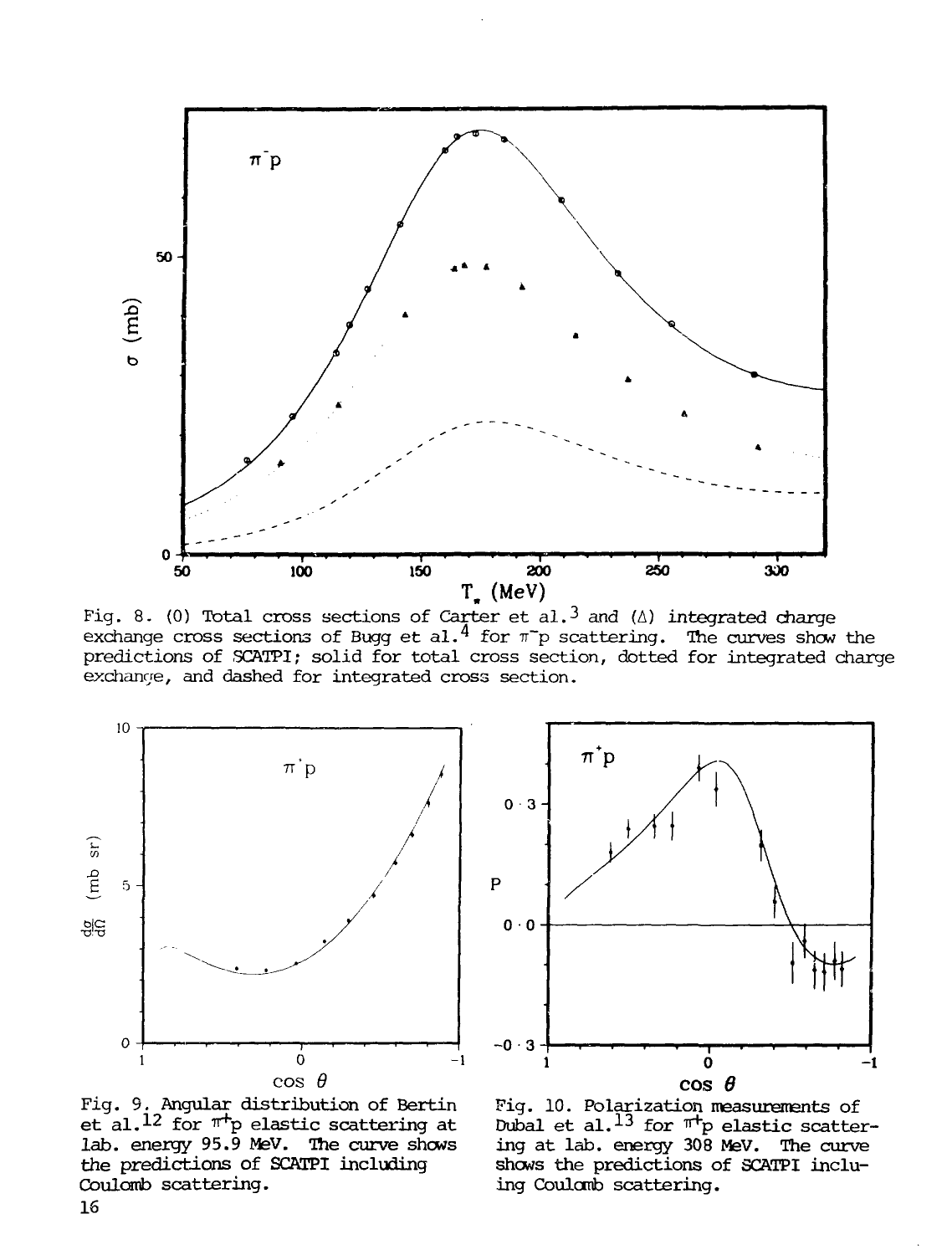



Fig. 11. Angular distribution of Gordeev et al.<sup>14</sup> for  $^+$ p elastic scattering at lab.  $\qquad \qquad$  al. $^{15}$  for energy 308 MeV. The curve shows the lab. energies (a) 94.5 MeV, (b) 166.0 predictions of SCATPI including Coulomb MeV, (c) 194.3 MeV, and (d) 236.3 MeV. scattering. The curves show the predictions of



Amsler et al. $^{15}$  to within the accuracy of the measurements except possibly at 160 MeV near 90°, where the prediction may be low by about 0.05 to 0,10. The  $\chi^2$  for the predictions and these 42 measurements is 44. Finally, recent measurements of the  $\pi^+$  total cross sections by Pedroni et al.<sup>16</sup> are compared with the predictions of SCATPI. The  $\pi^+$  total cross sections in Fig. 13 and the  $\pi^-$  p in Fig. 14 agree with the measurements between 165 and 300 MeV, but systematically differ below 165 MeV. The  $\pi^+$ p predictions are 2-3% high, while the  $\pi^-$ p predictions are 2-5% high. These discrepancies are a direct result of the disagreement between the old and new measurements and must be resolved by experiment.

While the performance of the subroutine is generally satisfactory in view of the status of the data and anlysis which were input, its precise reliability does depend on the quantity calculated and the energy of the calculation. The importance of checking the predictions of SCATPI with the most reliable measurements in the neighborhood of interest, must, therefore, again be emphasized. ments in the neighborhood of interest, must, therefore, again be emphasized.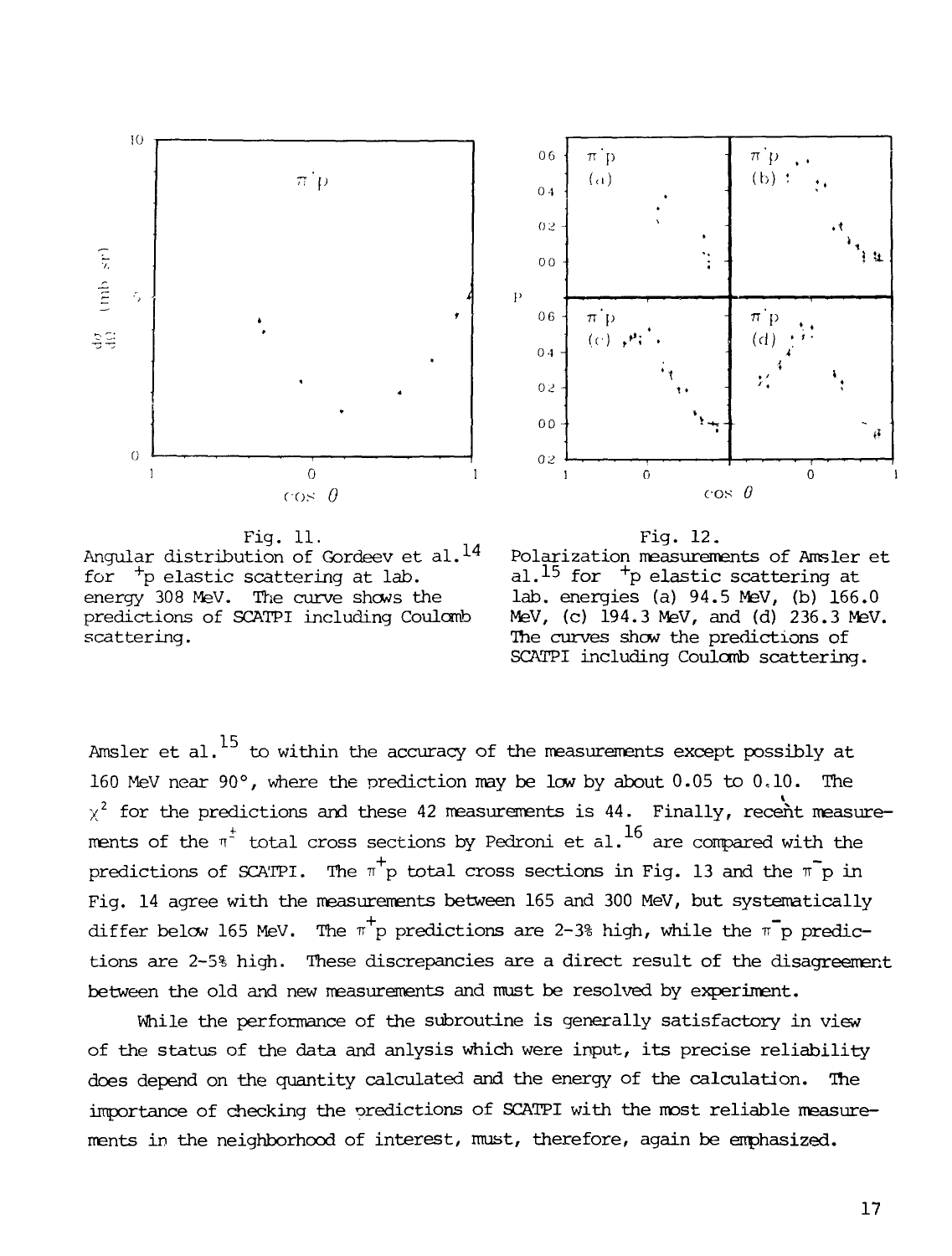





Fig. 14. Total cross sections of Padroni et al.<sup>16</sup> for  $\pi$ <sup>p</sup> scattering. The curve shows the predictions of SGATPI.

# IV. INSTRUCTIONS FOR USE OF SCATPI

The subroutine SCKTPI will canpute the scattering amplitudes, differential cross section, and recoil nucleon polarization for charge exchange or elastic scattering from an unpolarized  $\pi^+$ p or  $\pi^-$ p initial state. The differential cross section for a polarized initial state can be constructed from the later two or the former two quantities according to Eg. (2). These calculations can include or exclude Coularb scattering. SCATPI will also calculate the integrated cross sections and the total cross section excluding Coulomb scattering which is divergent. Jne calculations are reliable for incident pion energies between 95 and 310 MeV for  $\pi^+$ p, and between 90 and 290 MeV for  $\pi^-$ p elastic scattering, while the reliability for  $\bar{\mathbf{r}}$  p charge exchange scattering is uncertain.

The general call to SCATPI is

$$
CAIL SCATPI (COSCM, TLAB, IPI, ICALC, IREF, CAIC, DCAIC)
$$
 (21)

Here COSCM is the cosine of the scattering angle in the center of momentum system, and TLAB is the incident pion kinetic energy in the laboratory system in units of MeV. The initial state and final state are determined by IPI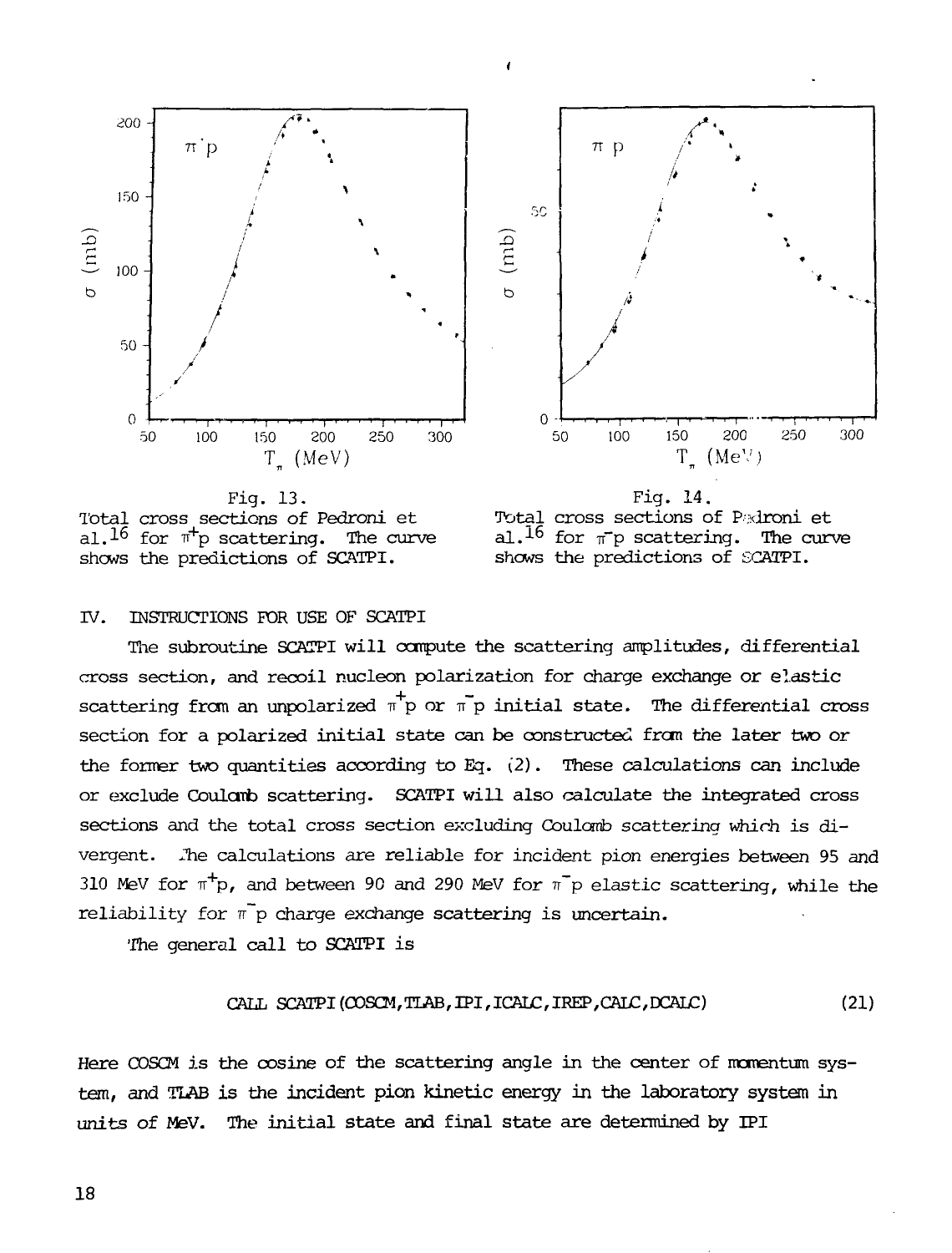$IPI = 0$  for  $\pi'P \rightarrow \pi'P$ = 1 —1 fo:  $f_{\rm O}$  $\pi$   $_{\rm F}$  $\pi$  p →  $\pi$ °n

The calculation to be made is determined by the magnitude of ICALC

|  | $ ICALC  = 1$ for the differential cross section,                     |
|--|-----------------------------------------------------------------------|
|  | $= 2$ for the recoil nucleon polarization,                            |
|  | $= 3$ for the integrated cross section,                               |
|  | $= 4$ for the total cross section for the<br>indicated initial state. |

For  $|ICAL| = 1$  or 2, the scattering amplitudes are calculated and are available in the named common block /AMPLTD/ described below. Coulomb scattering is included if ICALC <0, while it is excluded if ICALC >0. IREP is an option argument used to save computation time in repeated calculation of the differential cross section and the polarization with the same reaction and incident energy. For

|                     | IREF = $1$ , the calculation begins with the<br>interpolation of the phase shifts,                                                    |
|---------------------|---------------------------------------------------------------------------------------------------------------------------------------|
|                     | IREP = $-1$ , the calculation of the phase shifts<br>is omitted and SCATPI uses the cur-<br>rent values of the phase shifts,          |
| $\text{IREP} > 1$ , | the calculation of the partial wave<br>amplitudes is omitted and SCATPI<br>uses the current values of the partial<br>wave amplitudes. |

The second option, IREP =  $-1$ , is used to make the calculation with externally supplied phase shifts which are passed through the named common block /PHASE/ described below. Since the  $\triangle(1232)$  resonance is treated as charge dependent, it is inadvisable to use IREP = -1 to intersperse  $\pi^+$ p with  $\bar{\pi}$  p calculations. The last option,  $|IREP|>1$ , is used for the second and successive calculations of the scattering amplitudes, differential cross section, or polarization for the same reaction and incident energy. The returned quantities are CALC and DCALC, the calculation and the estimated uncertainty of the calculation,respectively. These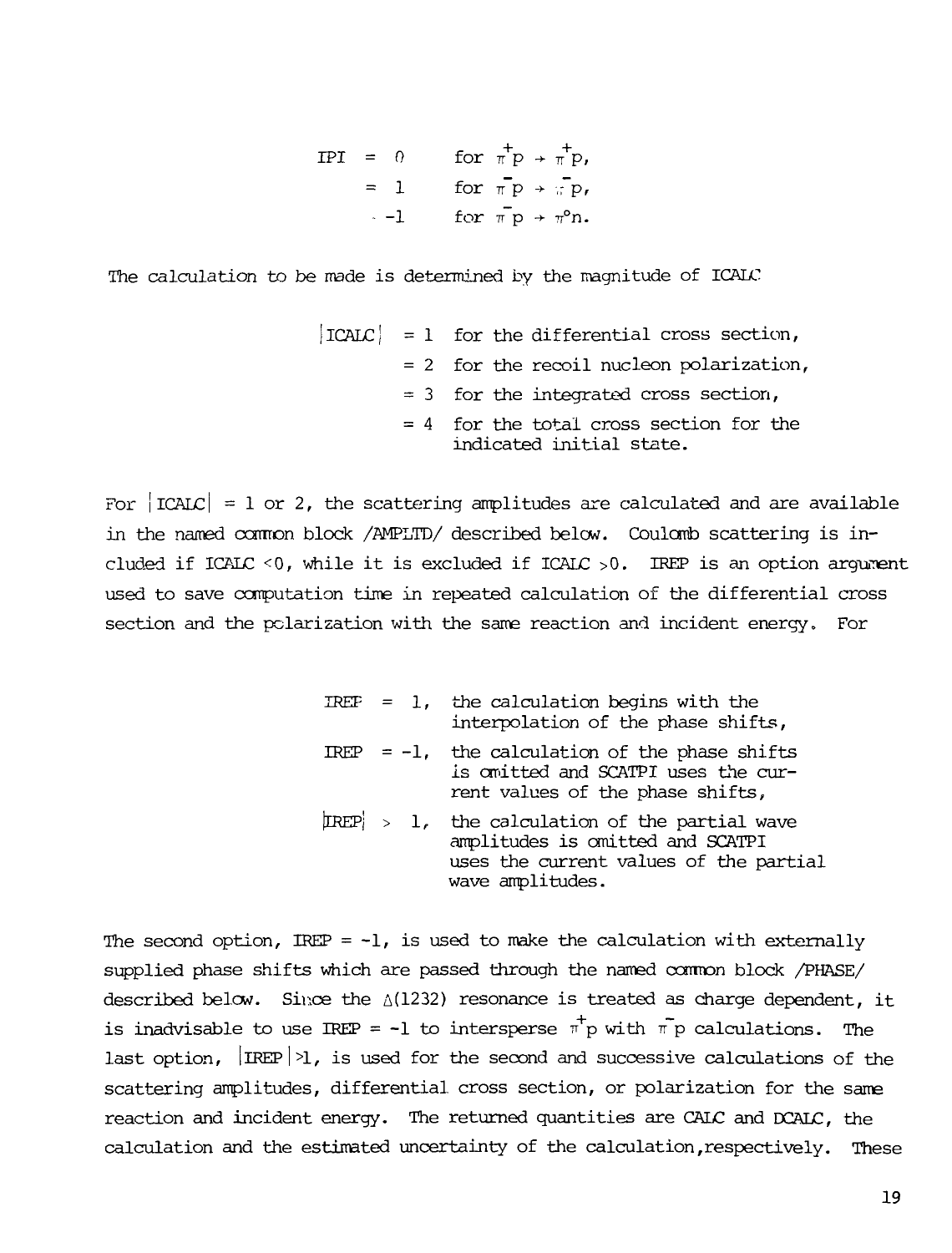are in mb/sr for the differential cross section, mb for the total and integrated cross sections, and dimensionless for the polarization.

The scattering amplitudes are available, when calculated, through the common block

### CX3yM0N/AMPLTD/PSTRNG, GSTRNG, FCOUL, GCC JL

with FSTRNG and GSTRNG the spin-nonflip and spin-flip amplitudes, respectively, for the strong interaction, given by Eq. (8a) and (8b), and with FGOUL and GCOUL the amplitudes for the Coulomb interaction, given by Eq. (6a) and (6b). These are of course complex. The amplitudes are in (mb/sr) $\approx$ .

The phase shifts can be supplied to SCATPI, with IREP  $= -1$ , through the common block

> CCMMCN/PHASE/PS(6,2,2), PSE(6,2,2),ETA(6,2,2),ETAE(6,2,2), 2 CBC(6,2,2),CBC13(6,2)

Here PS and PSE are the real part of the phase shift and its uncertainty, ETA and ETAE are the elasticity and its fractional error, while CBC and CBC13 are the charge dependent phase shifts which are due to the joint action of the Coulomb and strong interactions. In particular,

| PS(L,M,J)   |     | Re $(\delta_{2I,\ell\pm}),$                                              |
|-------------|-----|--------------------------------------------------------------------------|
| ETA(L,M,J)  | ≕   | $\exp\left(-2~\text{Im}~\left(\delta_{2\text{I},\ell\pm}\right)\right),$ |
| CBC(L,M,J)  | $=$ | $C_{2I,\ell\pm'}$                                                        |
| CBC13 (L,J) |     | $C_{13, l1}$                                                             |

where L= $\ell$ +1, M=1 for I= $\frac{1}{2}$  and M=2 for I=3/2, and J=1 for  $\ell$ - and J=2 for  $\ell$ +. SCATPI expects PS, PSE, CBC AND CBC13 to be in degrees.

Some examples follow

Example 1

CALL SCATPI (DUM,TLAB,1,4,1,SIG,SIGER)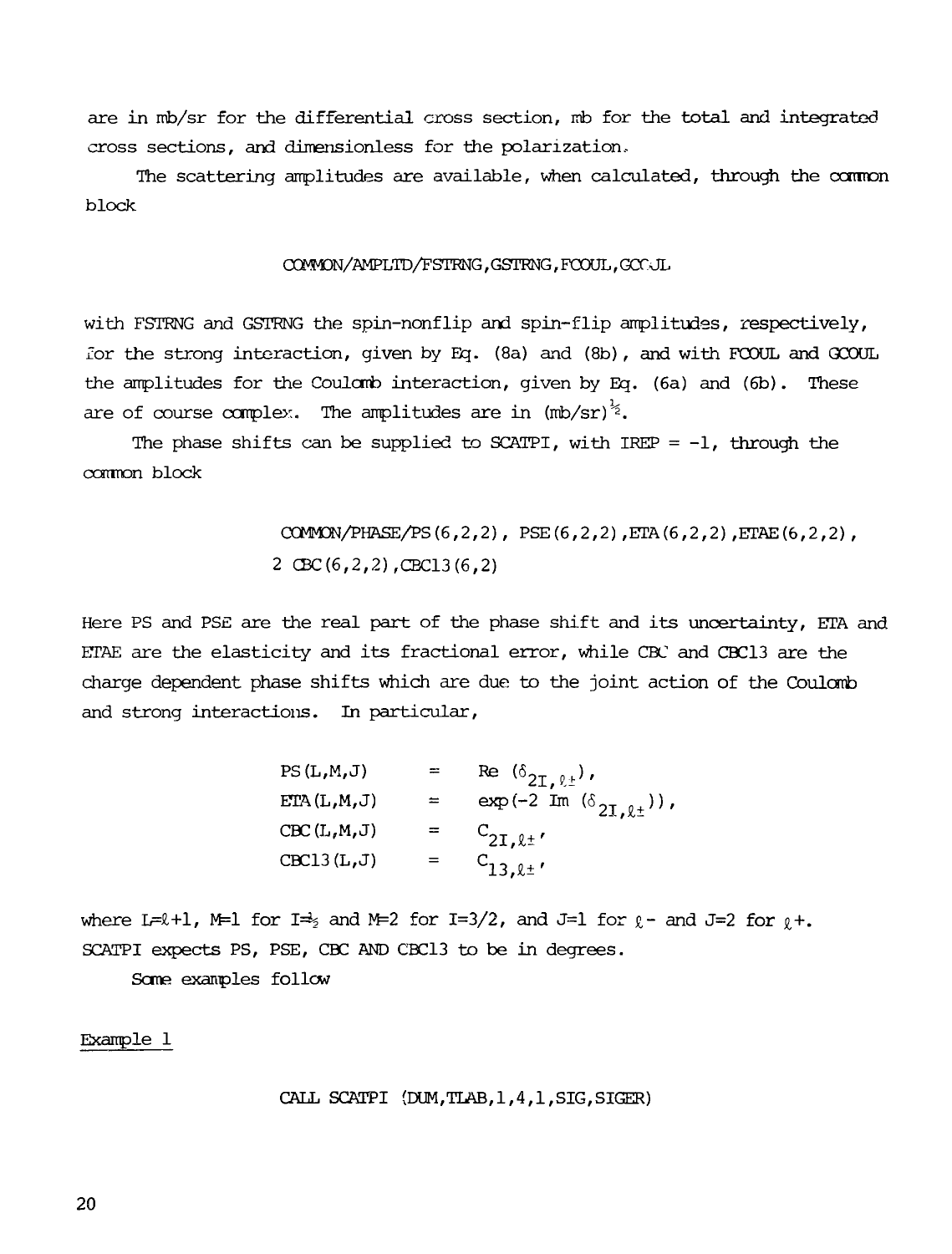SCATPI returns the total cross section SIG in mb for  $\pi^-$ p with an incident kinetic energy TLAB in MeV. SIGER is the calculated u. certainty in SIG and is also in mb. DUM is a dummy argument as the cosine of the scattering angle is not a parameter of the total cross section. The same calculations would be made if IPI, the third argument, were changed to  $-1$  since only the initial state is examined.

# Example 2

CALL SCATPI(0.5,100.0,0,-2,1,P,PER) CALL SCATPI(0.5,100.0,0,-1,2,DSIG,DSIGER)  $DSIGMA = DSIG*(1.0 + PM*P*COS(PHI))$ 

DSIGMA is the  $\pi^+$ p differential cross section at 100 MeV for a center of momentum scattering angle of 60°, and the angle between the initial state polarization PIN and the normal to the scattering plane  $\vec{k}_c$  x  $\vec{k}_i$  being PHI. Note that IREP=2 for the second call to SCATPI since the partial wave amplitudes are the same for both calls and need to be calculated only on the first call. DSIG and hence DSIGMA will be in mb/sr. These quantities and P will include Coulomb scattering since ICALL =  $-2$ ,  $-1$  is negative for both calls.

Example 3

CALL SCATPI (DIM,250.0,-1,3,1,SIG,SIGER)

SCATPI returns the integrated charge exchange cross section in SIG in mb for an incident kinetic energy of 250 MeV in the laboratory. SIGER is the calculated uncertainty in SIG and is also in mb. DUM is ignored for the integrated cross section. For

CALL SCATPI (DUM,250.0,1,3,1,SIG,SIGER),

SIG is the integrated  $\pi$  p elastic cross section at 250 MeV.